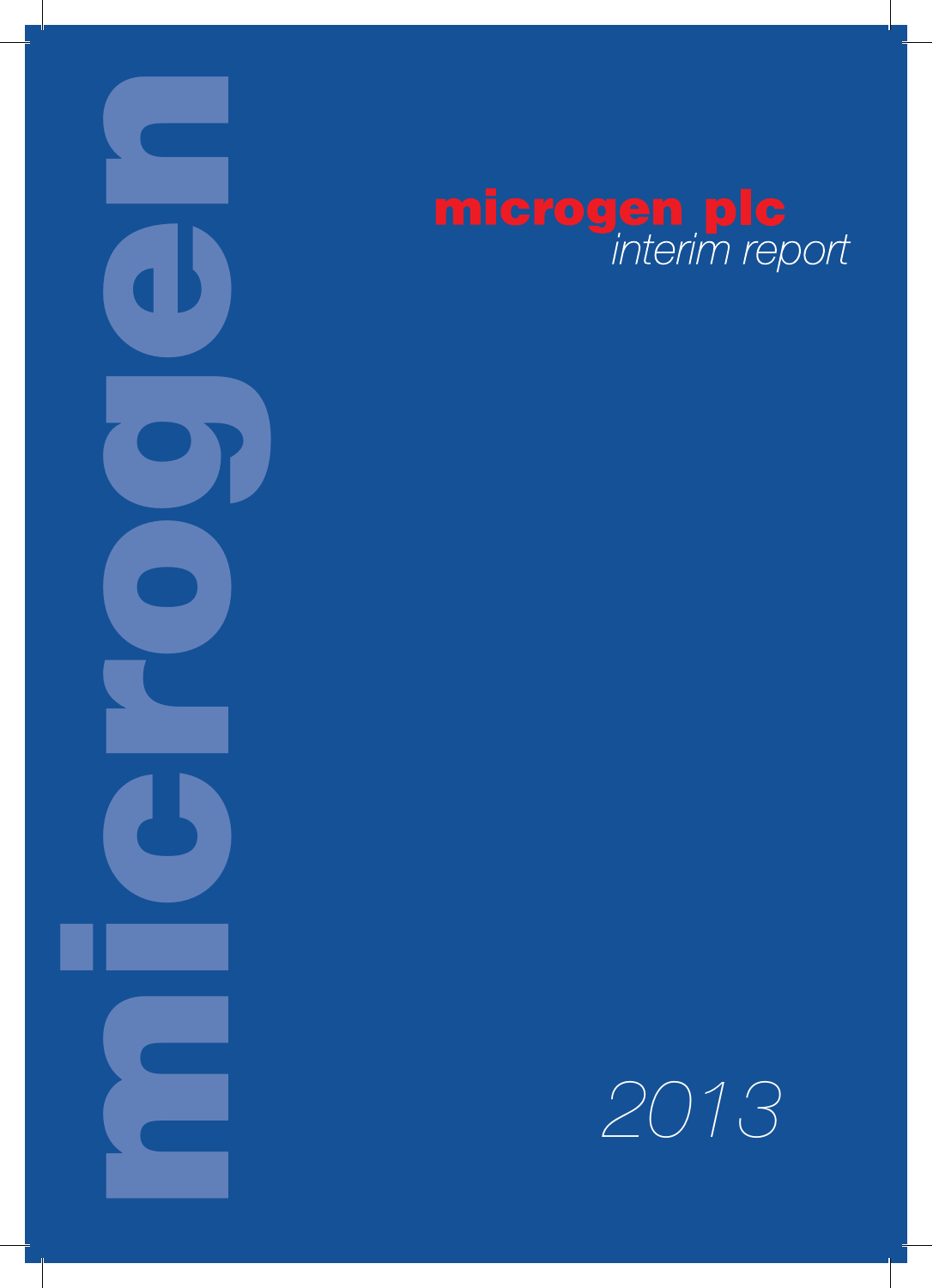# *Highlights*

Microgen, the software and services provider, reports unaudited results for the six months ended 30 June 2013.

#### **Highlights**

- **.** Satisfactory performance with good operating margins and high recurring revenues.
- **Microgen Aptitude Solutions Division annual software licence and recurring revenue** growth of 10%.
- l Operating margins increased to 30% (H1, 2012: 26%). Operating profit maintained at £4.4 million.
- $\bullet$  Basic EPS 4.2 pence (H1, 2012: 4.2 pence).
- **.** Strong balance sheet with net cash at 30 June 2013 of £26.8 million (H1, 2012: £27.1 million) after returning £7.2 million of cash to shareholders in the last twelve months.
- **.** Interim dividend of 1.1 pence per share (2012: 1.1 pence per share).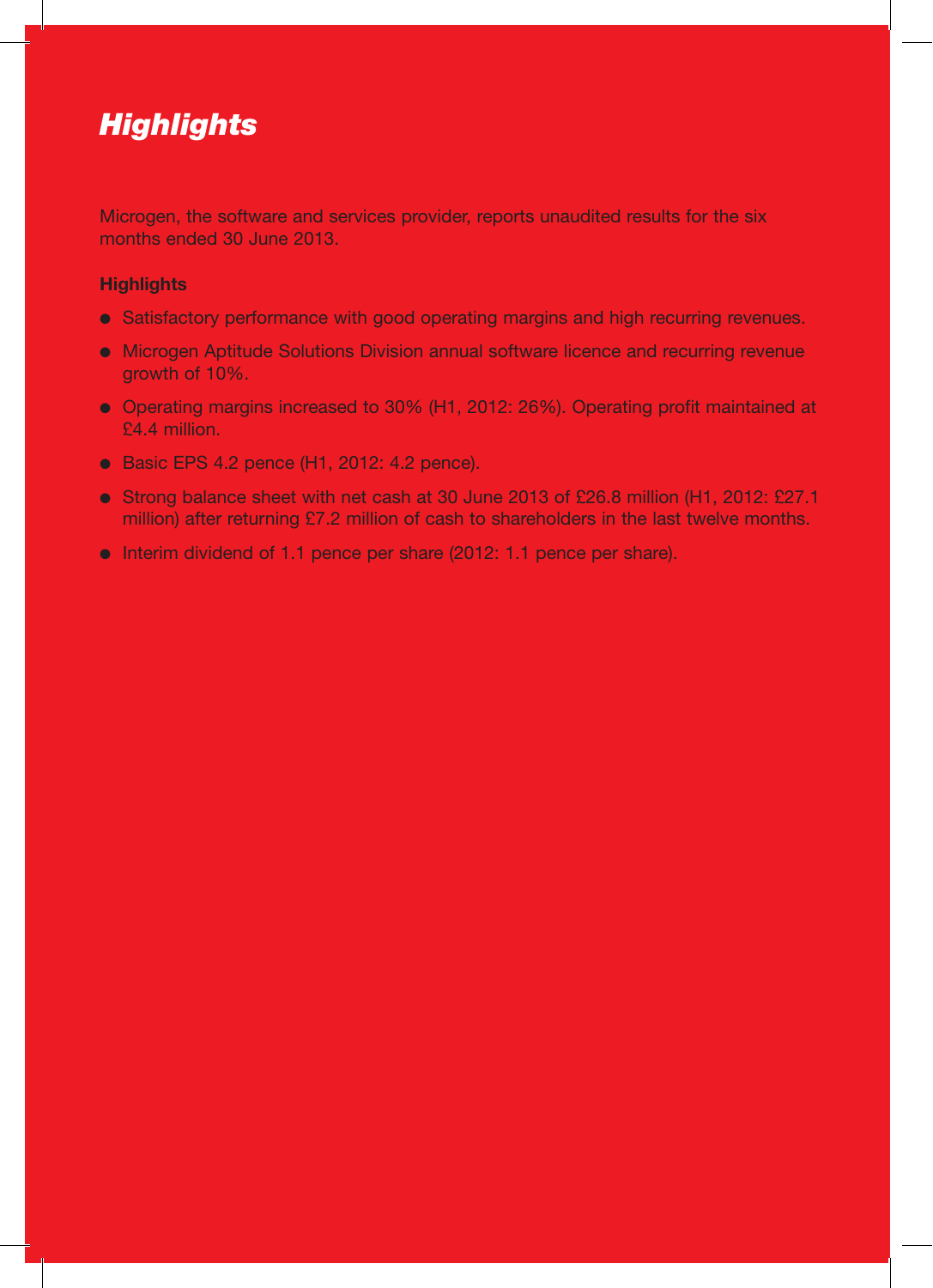Microgen reports a satisfactory performance for the six months ended 30 June 2013 with good operating margins and high recurring revenues.

#### *Group Financial Performance*

In the six months ended 30 June 2013, the proportion of higher margin annual software licences and other recurring revenue continued to grow in line with the Board's objective. As a result, Microgen reports operating profit in line with the first half of 2012 despite an overall decline in revenue, as anticipated, to £14.9 million (H1, 2012: £17.0 million), of which 67% (H1, 2012: 59%) is now recurring in nature.

Benefitting from the improvement in revenue mix the Group's operating margin has increased to 30% (H1, 2012: 26%) representing an operating profit of £4.4 million (H1, 2012: £4.4 million). Basic earnings per share was 4.2 pence (H1, 2012: 4.2 pence). The Board has continued to determine that all internal research and development costs incurred in the period are expensed.

The Group maintains its strong balance sheet with net funds of £26.8 million at 30 June 2013 (H1, 2012: £27.1 million) after returning £7.2 million to shareholders in the last twelve months via ordinary and special dividends in addition to share buy backs. Cash generated from operations was £1.4 million (H1, 2012: £2.9 million) following very strong cash collections at the year end related to licence renewals.

The interim dividend is maintained at 1.1 pence per share (2012: 1.1 pence per share). The dividend will be paid on 23 August 2013 to shareholders on the register as at 2 August 2013.

#### *Microgen Aptitude Solutions Division ("MASD")*

MASD provides enterprise level application products and solutions to some of the world's largest financial institutions and digital media organisations, where customers require very high volume (often referred to as "Big Data") processing of complex, business event-driven transactions.

Revenue from annual software licences and other recurring revenue grew by 10% to £4.0 million (H1, 2012: £3.6 million) and now represents 54% of the Division's revenue (H1, 2012: 40%) with operating margins increasing to 20.4% (H1, 2012: 19.5%). As a result of the growth in recurring revenues, offset by the anticipated decline in consultancy revenue, total Divisional revenue of £7.4 million was marginally up from H2 2012 (£7.3 million) but below H1 2012 revenue of £9.0 million. As would be expected at this stage of the year, the Board's expectations for MASD for 2013 are dependent upon a number of sales opportunities closing in the second half.

Modules for Liquidity and Profitability are now being demonstrated and new market sectors continue to be pursued with opportunities developing in Healthcare and Telecoms, as well as the established sectors of Finance and Digital Media. in both EMEA and North America. Discussions are also progressing with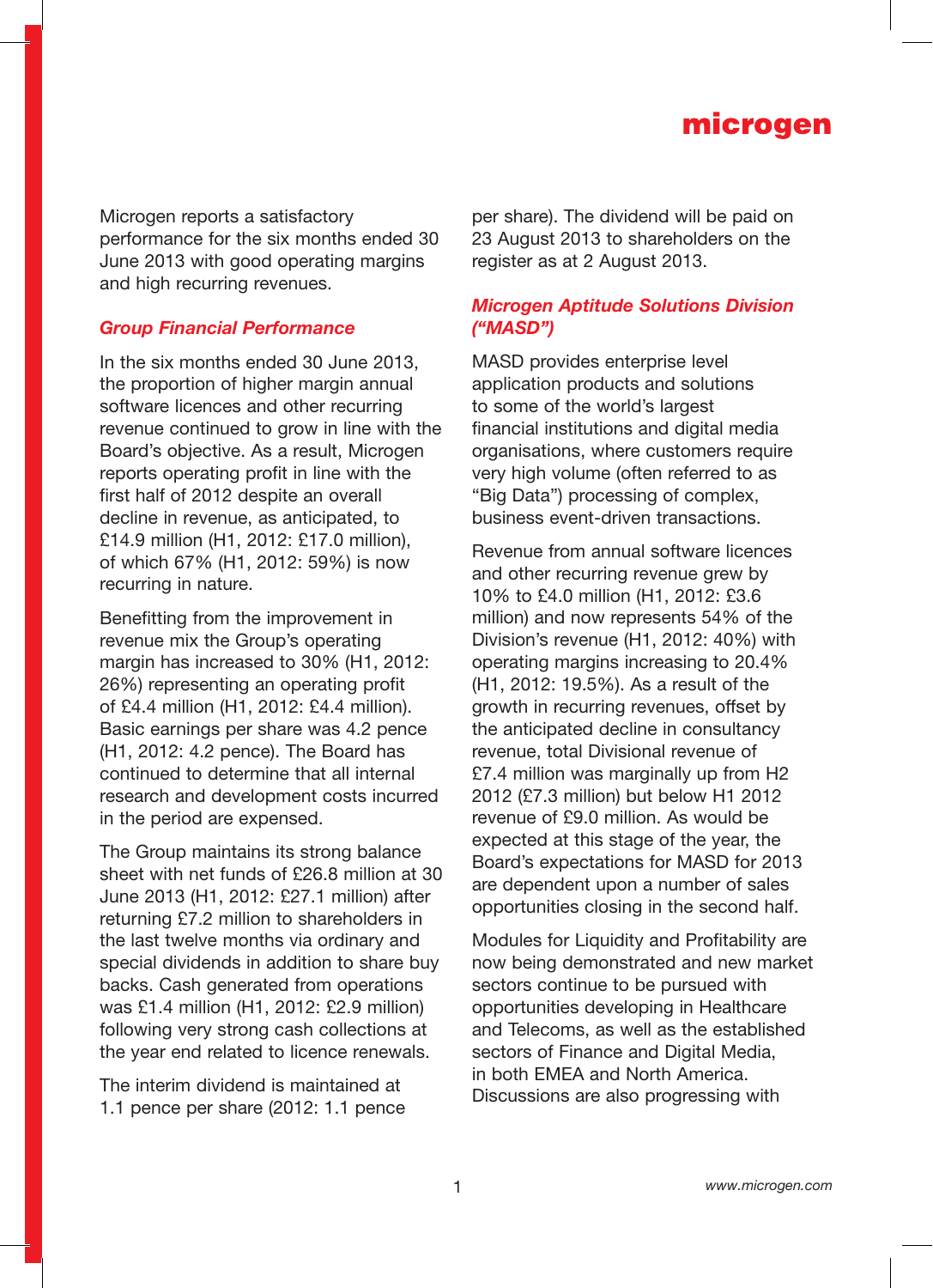both existing and potential new partners to develop further the Division's channel strategy through established global suppliers.

#### *Financial Systems Division ("FSD")*

The Financial Systems Division has a well-established customer base with 78% (H1, 2012: 74%) of Divisional revenue being derived from its core financial systems offerings which are primarily focussed on the wealth management and banking sectors. Reflecting the market maturity of the Division, the recurring revenues account for 80% (H1, 2012: 80%) of Divisional turnover.

Core financial systems reported revenue of £5.9 million (H1, 2012: £5.9 million) including £4.7 million of recurring revenue which is consistent with H1 2012. Overall FSD reported revenue of £7.6 million (H1, 2012: £8.0 million) with the decline attributable, as anticipated, to the reduction in non-core activities to £1.7 million (H1, 2012: £2.1 million). Operating margins have increased to 54% (H1, 2012: 50%).

The Division's 5Series trust and fund software continues to make good progress. In the period a number of new customers contracted for 5Series, demonstrating the market leading functionality of the software following the product development investment made in recent years. In parallel, the Division continues to review the viability of a number of its smaller product offerings and non-core activities with a view to optimising profit contribution as these business lines approach end-of-life.

#### *Strategic Review Update*

In May 2013, having achieved the milestone of returning cash to shareholders equivalent to 100% of the Group's market capitalisation in October 2008, the Board announced that it considered that it was an appropriate time to review the future strategy of the Group, to ensure consistency with the objective of delivering and realising shareholder value over the medium term.

The Group's strong balance sheet provides diverse opportunities and the strategic review is therefore wide-ranging. Investec Bank plc is assisting the Board in this process which is anticipated to continue for several months.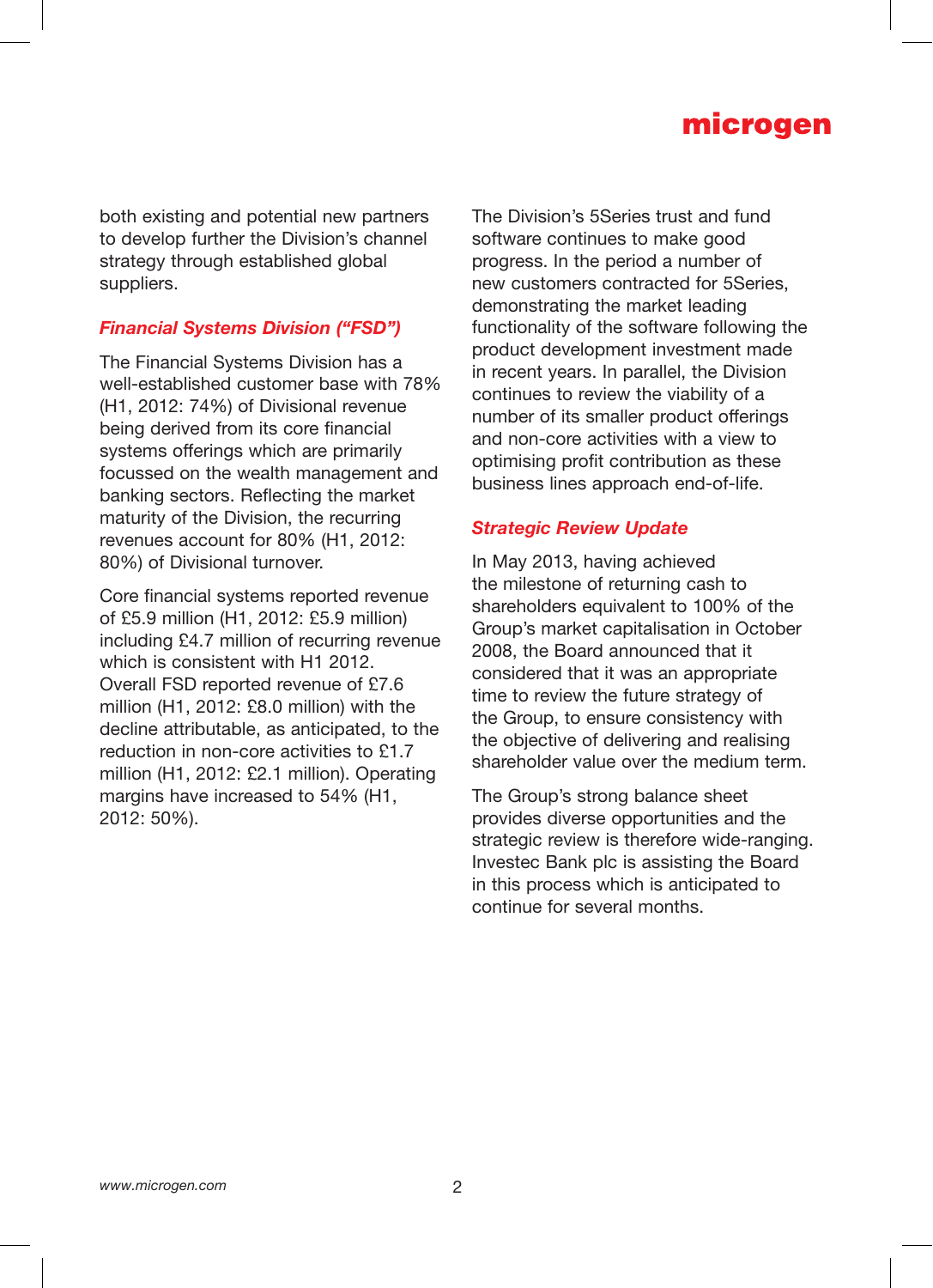#### *Statement on Principal Risks and Uncertainties*

Pursuant to the requirements of the Disclosure and Transparency Rules the Group provides the following information on its principal risks and uncertainties. The Group considers strategic, operational and financial risks and identifies actions to mitigate those risks. These risk profiles are updated at least annually. The principal risks and uncertainties detailed within the Group's 2012 Annual Report remain applicable for the final six months of the financial year. The Group's 2012 Annual Report is available from the Microgen website : www.microgen.com.

Related party transactions during the period are disclosed in Note 13.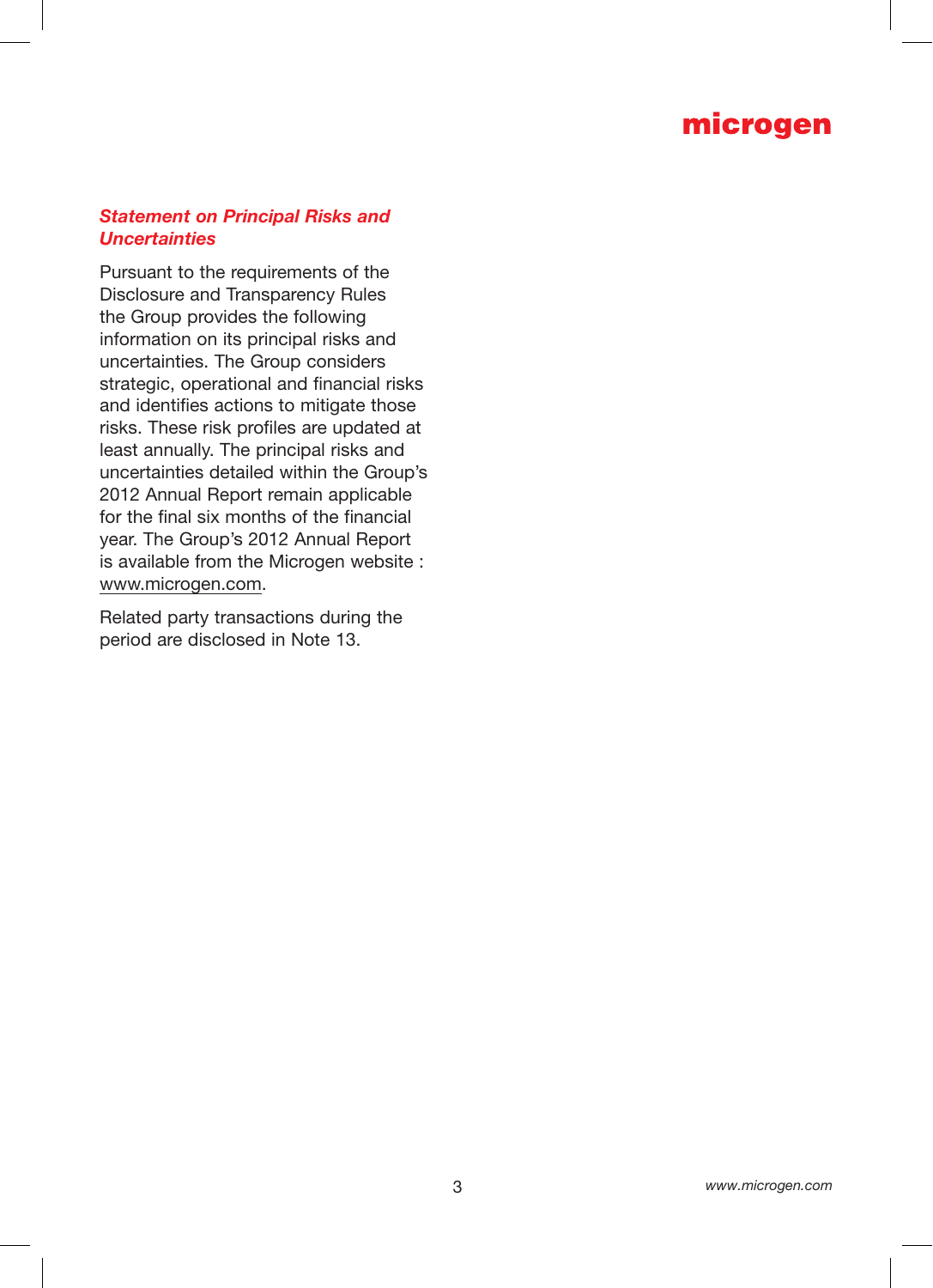| l |             |
|---|-------------|
| j | `^^^^^^^^^^ |

**Jual Till Till**<br>For the six months ended 30 June 2013 *For the six months ended 30 June 2013*

|                                             |      |                                            |                            |                                    |                                                    | Unaudited six months ended 30 Jun 2012 Unaudited six months ended 30 Jun 2012 |                                            |                                                                                | Audited year ended 31 Dec 2012 |                                                                              |
|---------------------------------------------|------|--------------------------------------------|----------------------------|------------------------------------|----------------------------------------------------|-------------------------------------------------------------------------------|--------------------------------------------|--------------------------------------------------------------------------------|--------------------------------|------------------------------------------------------------------------------|
|                                             | Note | mortisation<br>intangible<br><b>Before</b> | amortisation<br>Intangible | Total                              | intangible<br>amortisation<br><b>Before</b>        | Intangible<br>amortisation                                                    | Total                                      | intangible<br>amortisation<br>Before                                           | Intangible<br>amortisation     | Total                                                                        |
|                                             |      | £000                                       | £000                       | £000                               | £000                                               | <b>EOOO</b>                                                                   | <b>EOOO</b>                                | <b>EOOO</b>                                                                    | <b>EOOO</b>                    | <b>E000</b>                                                                  |
| Revenue                                     | 5    |                                            |                            | 14,945                             |                                                    |                                                                               | 17,049                                     | 32,318                                                                         |                                | 32,318                                                                       |
| Operating costs                             |      | 14,945<br>(10,502)                         |                            | (10,502)                           |                                                    | $\begin{array}{c}\n\boxed{69} \\ \boxed{)}\n\end{array}$                      |                                            |                                                                                | (118)                          | $\begin{array}{r} (23,305) \\ 9,013 \\ \hline 174 \\ \hline 187 \end{array}$ |
| Operating profit                            | ഥ    |                                            |                            | $4,443$<br>$67$<br>$67$<br>$4,510$ |                                                    | (59)                                                                          | $\frac{(12,673)}{4,376}$<br>4,376<br>4,376 |                                                                                | (118)                          |                                                                              |
| Finance income                              |      |                                            |                            |                                    |                                                    |                                                                               |                                            |                                                                                |                                |                                                                              |
| Profit before income tax                    |      | $4,443$<br>67<br>67<br>67<br>67            |                            |                                    | 17,049<br>$(12,614)$<br>$4,435$<br>$97$<br>$4,532$ | $\boxed{\frac{69}{69}}$                                                       |                                            | $\begin{array}{r} (23,187) \\ 9,131 \\ \hline 174 \\ \hline 9,305 \end{array}$ | $\frac{1}{(118)}$              |                                                                              |
| Profit for the period<br>Income tax expense | ဖ    |                                            |                            | $\frac{(1,037)}{3,473}$            |                                                    |                                                                               | $\frac{(1,074)}{3,399}$                    |                                                                                |                                | $\frac{(2,238)}{6,949}$                                                      |
| Earnings per share<br>Diluted<br>Basic      | r    |                                            |                            | $rac{4.20}{4.20}$                  |                                                    |                                                                               | $\frac{4.2p}{4.1p}$                        |                                                                                |                                | $rac{6}{100}$                                                                |

All results derive from continuing operations. All results derive from continuing operations.

# microgen

*www.microgen.com*

4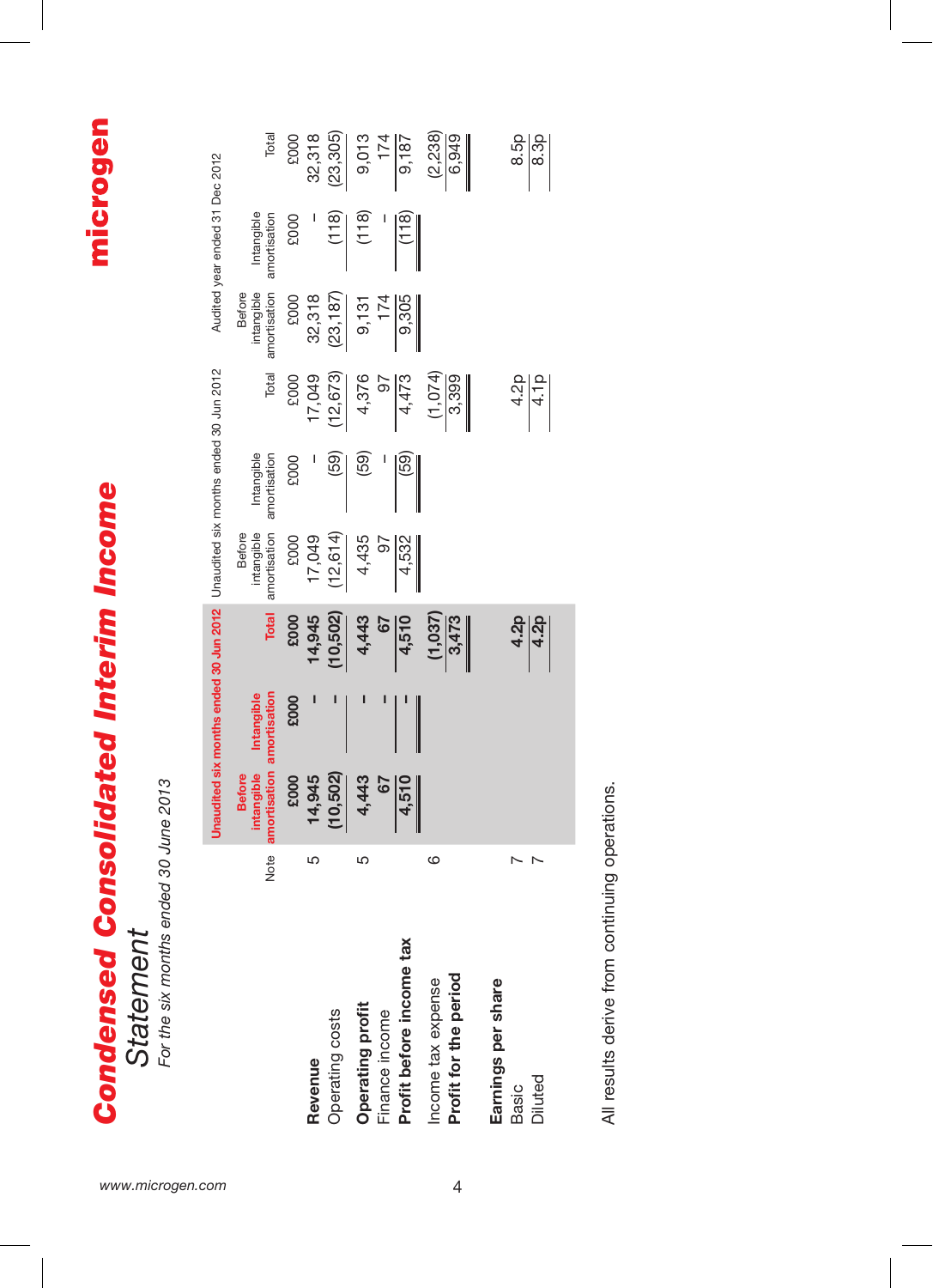microgen

# *Statement Of Comprehensive Income*

*For the six months ended 30 June 2013*

|                                                   | <b>Unaudited</b><br>six months<br>ended | Unaudited<br>six months<br>ended | Audited<br>year<br>ended |
|---------------------------------------------------|-----------------------------------------|----------------------------------|--------------------------|
|                                                   | 30 Jun 2013                             | 30 Jun 2012                      | 31 Dec 2012              |
|                                                   | £000                                    | £000                             | £000                     |
| <b>Profit for the period</b>                      | 3,473                                   | 3,399                            | 6,949                    |
| Other comprehensive income                        |                                         |                                  |                          |
| Cash flow hedges, net of tax                      | (71)                                    | 198                              | 409                      |
| Currency translation difference                   | (23)                                    | (21)                             | 80                       |
| Other comprehensive income for the period, net of |                                         |                                  |                          |
| tax                                               | (94)                                    | 177                              | 489                      |
| Total comprehensive income for the period         | 3.379                                   | 3,576                            | 7,438                    |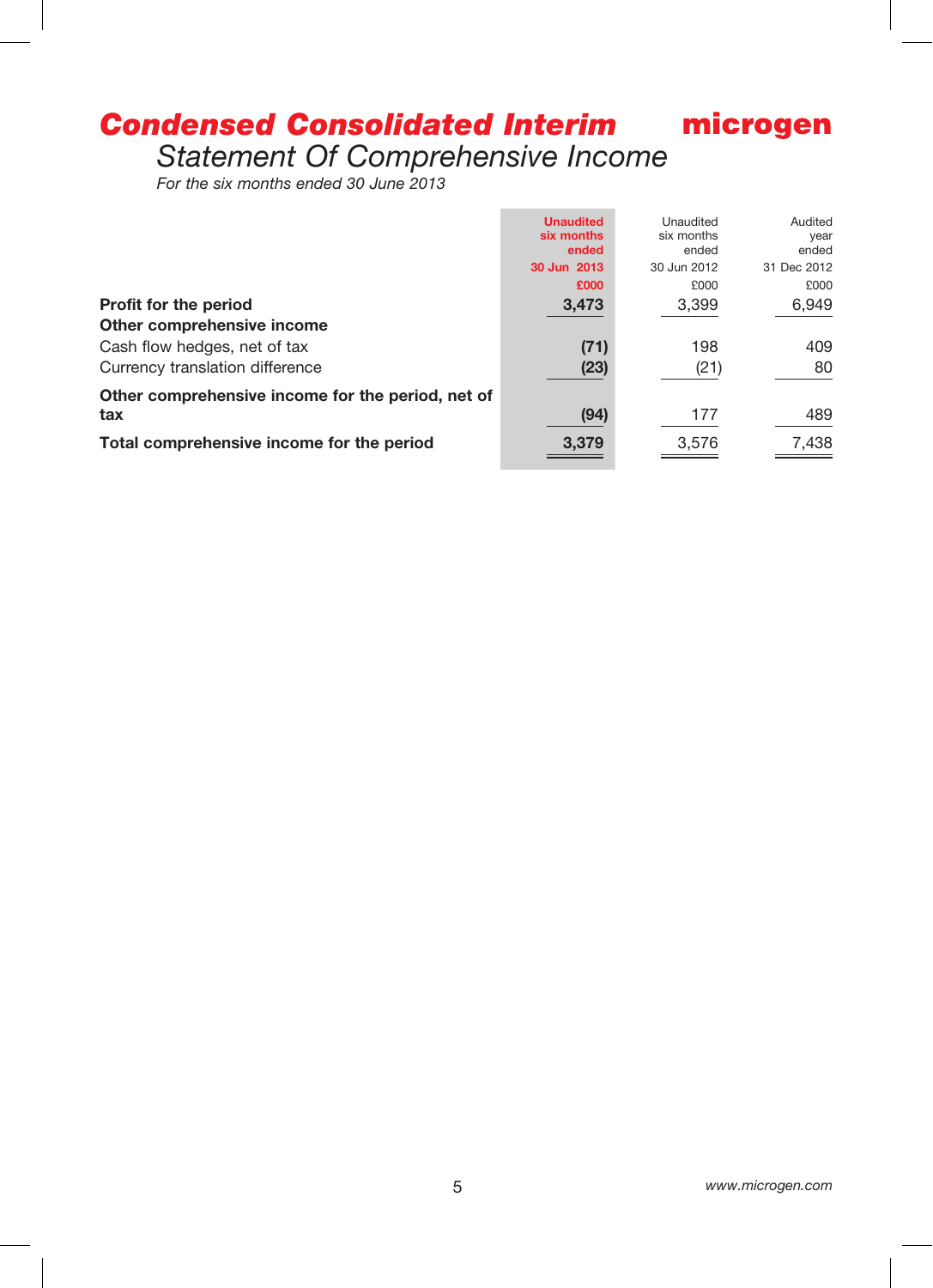# *Balance Sheet*

*As at 30 June 2013*

|                                                                              |      | <b>Unaudited</b><br>as at | Unaudited<br>as at   | Audited<br>as at   |
|------------------------------------------------------------------------------|------|---------------------------|----------------------|--------------------|
|                                                                              | Note | 30 Jun 2013               | 30 Jun 2012          | 31 Dec 2012        |
| <b>ASSETS</b>                                                                |      | £000                      | £000                 | £000               |
| <b>Non-current assets</b>                                                    |      |                           |                      |                    |
| Property, plant and equipment                                                | 10   | 5,277                     | 5,451                | 5,391              |
| Goodwill                                                                     |      | 41,774                    | 41,774               | 41,774             |
| Intangible assets                                                            | 10   |                           | 59                   |                    |
| Deferred income tax assets                                                   |      | 1,016                     | 1,311                | 1,041              |
|                                                                              |      | 48,067                    | 48,595               | 48,206             |
| <b>Current assets</b>                                                        |      |                           |                      |                    |
| Trade and other receivables                                                  |      | 4,178                     | 4,975                | 3,163              |
| Financial assets – derivative financial                                      |      |                           |                      |                    |
| instruments<br>Cash and cash equivalents                                     |      | 51<br>26,783              | 27,125               | 69<br>32,134       |
|                                                                              |      |                           |                      |                    |
|                                                                              |      | 31,012                    | 32,100               | 35,366             |
| <b>Total assets</b>                                                          |      | 79,079                    | 80,695               | 83,572             |
| <b>LIABILITIES</b>                                                           |      |                           |                      |                    |
| <b>Current liabilities</b>                                                   |      |                           |                      |                    |
| <b>Financial liabilities</b>                                                 |      |                           |                      |                    |
| - derivative financial instruments                                           |      | (67)                      | (156)                | (15)               |
| Trade and other payables<br>Current income tax liabilities                   |      | (15, 416)<br>(1, 146)     | (17, 441)<br>(1,015) | (17, 845)<br>(742) |
| Provisions for other liabilities and charges                                 | 11   | (38)                      | (107)                | (42)               |
|                                                                              |      |                           | (18, 719)            | (18, 644)          |
|                                                                              |      | (16, 667)                 |                      |                    |
| Net current assets                                                           |      | 14,345                    | 13,381               | 16,722             |
| <b>Non-current liabilities</b>                                               |      |                           |                      |                    |
| <b>Financial liabilities</b><br>Provisions for other liabilities and charges | 11   |                           | (134)                |                    |
|                                                                              |      | (255)                     |                      | (256)              |
|                                                                              |      | (255)                     | (134)                | (256)              |
| <b>NET ASSETS</b>                                                            |      | 62,157                    | 61,842               | 64,672             |
| <b>SHAREHOLDERS' EQUITY</b>                                                  |      |                           |                      |                    |
| Share capital                                                                | 12   | 4,129                     | 4,083                | 4,078              |
| Share premium account                                                        | 12   | 12,015                    | 11,876               | 11,885             |
| Capital redemption reserve                                                   |      | 1,152                     | 1,146                | 1,152              |
| Other reserves                                                               |      | 36,957                    | 36,817               | 37,028             |
| Retained earnings                                                            |      | 7,904                     | 7,920                | 10,529             |
| <b>TOTAL EQUITY</b>                                                          |      | 62,157                    | 61,842               | 64,672             |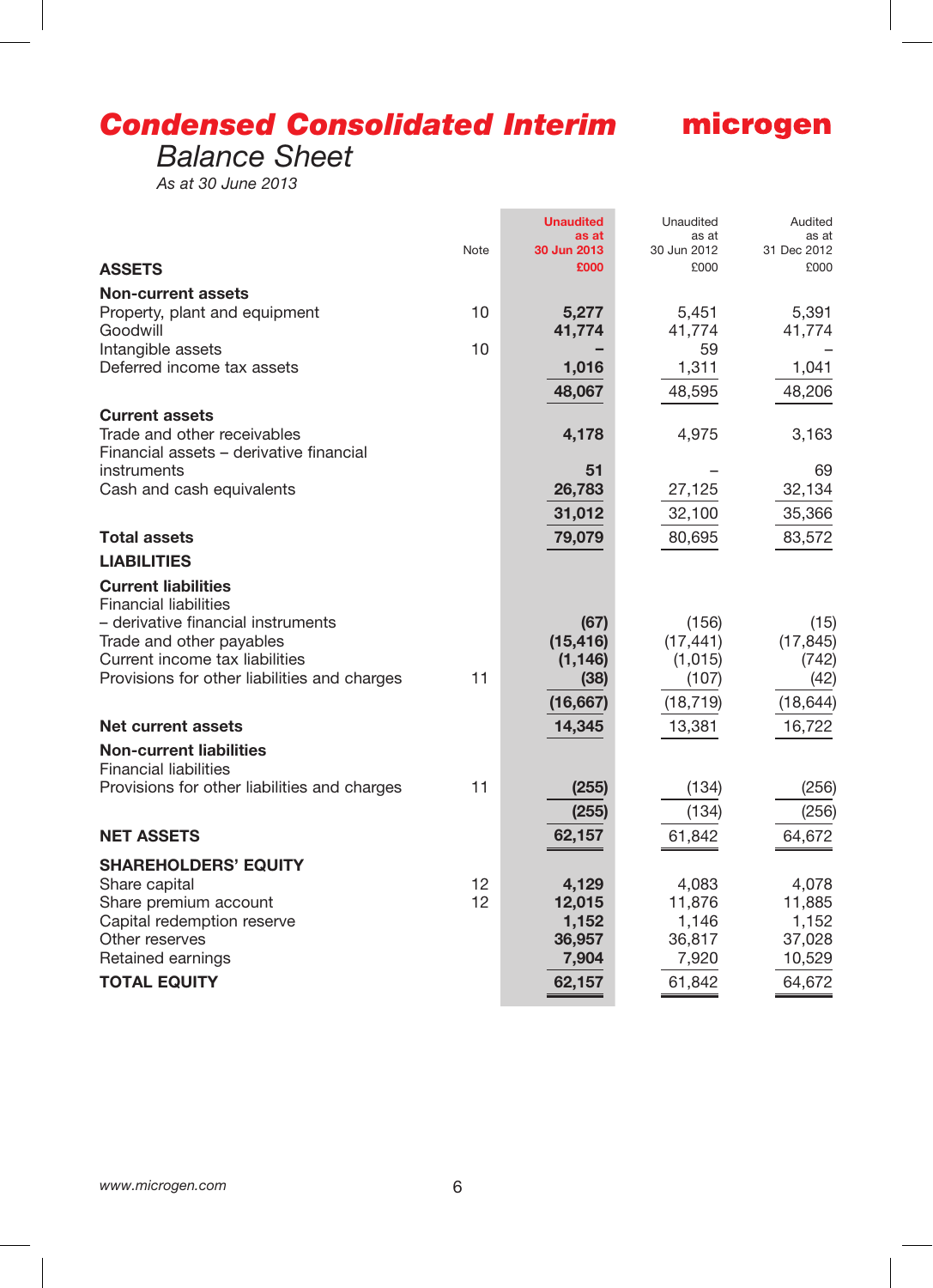# microgen

*Statement Of Changes In Equity*

*For the six months ended 30 June 2013*

|                                                                                                                   | <b>Share</b><br>capital<br>£000 | <b>Share</b><br>premium<br>account<br>£000 | <b>Retained</b><br>earnings<br>£000 | <b>Capital</b><br>redemption<br>reserve<br>£000 | <b>Other</b><br>reserves<br>£000 | <b>Total</b><br>£000 |
|-------------------------------------------------------------------------------------------------------------------|---------------------------------|--------------------------------------------|-------------------------------------|-------------------------------------------------|----------------------------------|----------------------|
| Balance at 1 January 2013                                                                                         | 4,078                           | 11,885                                     | 10,529                              | 1,152                                           | 37,028                           | 64,672               |
| <b>Comprehensive income</b><br>Profit for the period<br>Cash flow hedges<br>- net fair value losses               |                                 |                                            | 3,473                               |                                                 | (71)                             | 3,473<br>(71)        |
| Exchange rate adjustments                                                                                         |                                 |                                            | (23)                                |                                                 |                                  | (23)                 |
| Total comprehensive income for<br>the period<br>Shares issued under share option                                  |                                 |                                            | 3,450                               |                                                 | (71)                             | 3,379                |
| schemes<br>Share options - value of employee<br>service                                                           | 51                              | 130                                        | 33                                  |                                                 |                                  | 181<br>33            |
| Dividends to equity holders of the<br>company                                                                     |                                 |                                            | (6, 108)                            |                                                 |                                  | (6, 108)             |
| <b>Total Contributions by and</b><br>distributions to owners of the<br>company recognised directly into<br>equity | 51                              | 130                                        | (6,075)                             |                                                 |                                  | (5,894)              |
| Balance at 30 June 2013<br>(unaudited)                                                                            | 4,129                           | 12,015                                     | 7,904                               | 1,152                                           | 36,957                           | 62,157               |
|                                                                                                                   |                                 |                                            |                                     |                                                 |                                  |                      |
|                                                                                                                   | Share<br>capital<br>£000        | Share<br>premium<br>account<br>£000        | Retained<br>earnings<br>£000        | Capital<br>redemption<br>reserve<br>£000        | Other<br>reserves<br>£000        | Total<br>£000        |
| Balance at 1 January 2012                                                                                         | 4.069                           | 11,842                                     | 6,299                               | 1,146                                           | 36,619                           | 59,975               |
| <b>Comprehensive income</b><br>Profit for the period<br>Cash flow hedges                                          |                                 |                                            | 3,399                               |                                                 |                                  | 3,399                |
| - net fair value gains net of tax<br>Exchange rate adjustments                                                    |                                 |                                            | L.<br>(21)                          |                                                 | 198                              | 198<br>(21)          |
| Total comprehensive income for<br>the period                                                                      |                                 |                                            | 3,378                               |                                                 | 198                              | 3,576                |
| Shares issued under share option<br>schemes                                                                       | 14                              | 34                                         |                                     |                                                 |                                  | 48                   |
| Share options – value of employee<br>service                                                                      |                                 |                                            | 37                                  |                                                 |                                  | 37                   |
| Dividends to equity holders of the<br>company                                                                     |                                 |                                            | (1, 794)                            |                                                 |                                  | (1,794)              |
| <b>Total Contributions by and</b><br>distributions to owners of the<br>company recognised directly into<br>equity | 14                              | 34                                         | (1,757)                             |                                                 |                                  | (1,709)              |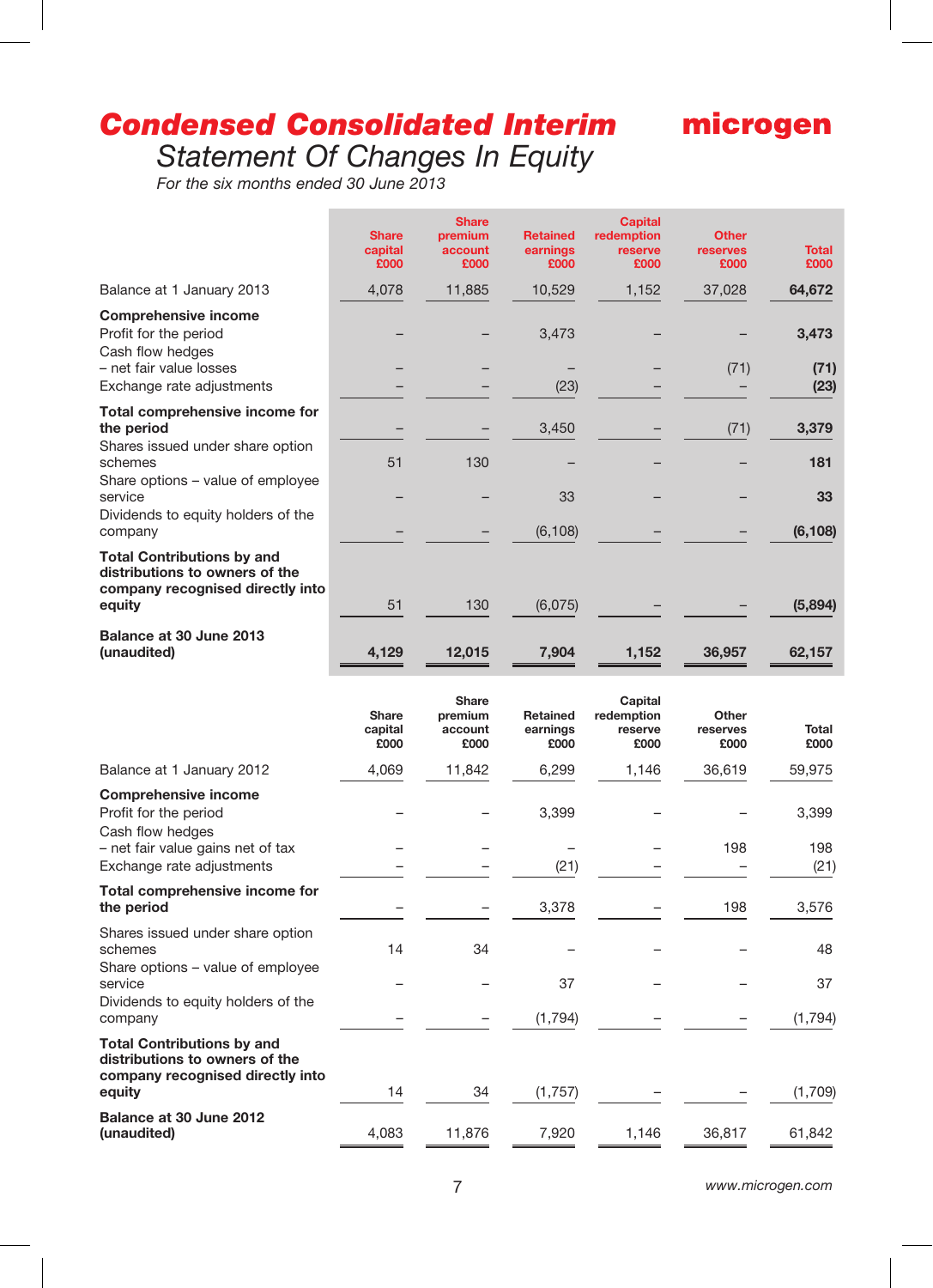# microgen

# *Statements Of Cash Flow*

*For the six months ended 30 June 2013*

|                                                                                                                                                                       | Note    | <b>Unaudited</b><br>as at<br>30 Jun 2013<br>£000 | Unaudited<br>as at<br>30 Jun 2012<br>£000 | Audited<br>as at<br>31 Dec 2012<br>£000 |
|-----------------------------------------------------------------------------------------------------------------------------------------------------------------------|---------|--------------------------------------------------|-------------------------------------------|-----------------------------------------|
| Cash flows from operating activities<br>Cash generated from operations<br>Income tax paid                                                                             | 8       | 1,416<br>(633)                                   | 2,901<br>(827)                            | 10,348<br>(2,023)                       |
| Net cash generated from operating<br>activities                                                                                                                       |         | 783                                              | 2,074                                     | 8,325                                   |
| Cash flows from investing activities<br>Purchase of property, plant and equipment<br>Interest received                                                                | 10      | (282)<br>67                                      | (267)<br>97                               | (624)<br>174                            |
| Net cash used in investing activities                                                                                                                                 |         | (215)                                            | (170)                                     | (450)                                   |
| Cash flows from financing activities<br>Net proceeds from issuance of ordinary<br>share capital<br>Dividends paid to company's shareholders<br>Purchase of own shares | 12<br>9 | 181<br>(6, 108)                                  | 48<br>(1,794)                             | 59<br>(2,691)<br>(146)                  |
| Net cash used in financing activities                                                                                                                                 |         | (5, 927)                                         | (1,746)                                   | (2,778)                                 |
| Net (decrease)/ increase in cash and<br>cash equivalents                                                                                                              |         | (5,359)                                          | 158                                       | 5,097                                   |
| Cash and cash equivalents at beginning of<br>period<br>Exchange rate gains/ (losses) on cash and                                                                      |         | 32,134                                           | 26,971                                    | 26,971                                  |
| cash equivalents                                                                                                                                                      |         | 8                                                | (4)                                       | 66                                      |
| Cash and cash equivalents at end of<br>period                                                                                                                         |         | 26,783                                           | 27,125                                    | 32,134                                  |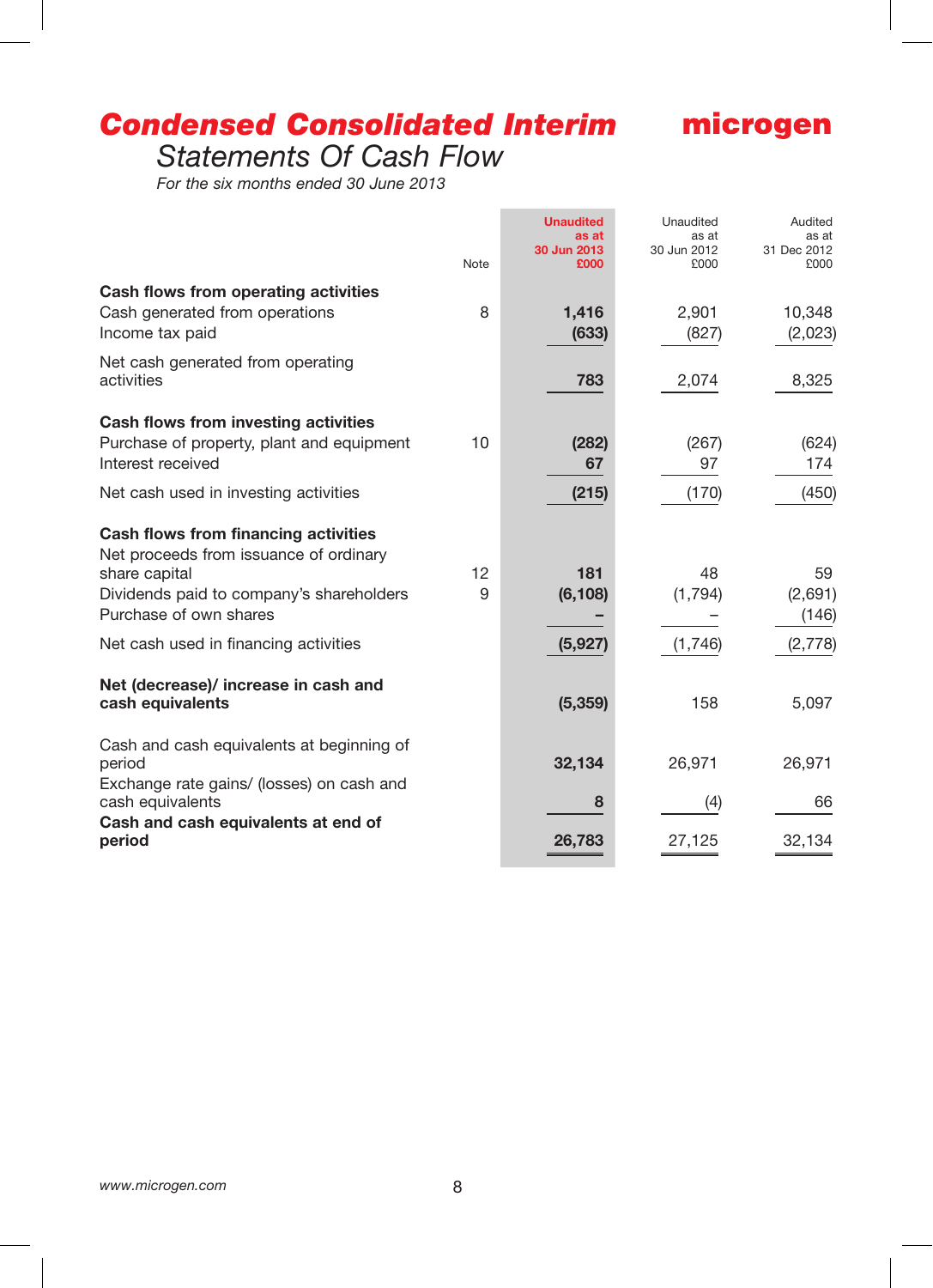#### **1. General information**

Microgen plc (the 'Company') and its subsidiaries (together, the 'Group') provide software and services to the global financial services, digital media and commercial sectors.

The Company is a public limited company incorporated and domiciled in England and Wales with a primary listing on the London Stock Exchange. The address of its registered office is Old Change House, 128 Queen Victoria Street, London, England, EC4V 4BJ.

These condensed consolidated interim financial statements were approved for issue on 19 July 2013.

These condensed consolidated interim financial statements do not comprise statutory accounts within the meaning of section 434 of the Companies Act 2006. Statutory accounts for the year ended 31 December 2012 were approved by the Board of directors on 22 February 2013 and delivered to the Registrar of Companies. The report of the auditors on those accounts was unqualified, did not contain an emphasis of matter paragraph and did not contain any statement under section 498 of the Companies Act 2006.

These condensed consolidated interim financial statements have been reviewed, not audited.

#### **2. Basis of preparation**

These condensed consolidated interim financial statements for the six months ended 30 June 2013 have been prepared in accordance with the Disclosure and Transparency Rules of the Financial Services Authority and with IAS 34, 'Interim financial reporting' as adopted by the European Union. These condensed consolidated interim financial statements should be read in conjunction with the annual financial statements for the year ended 31 December 2012, which have been prepared in accordance with IFRSs as adopted by the European Union.

After making enquiries, the directors have a reasonable expectation that the Group has adequate resources to continue in operational existence for the foreseeable future. The Group therefore continues to adopt the going concern basis in preparing its condensed consolidated interim financial statements.

#### **3. Accounting policies**

The accounting policies adopted are consistent with those of the previous financial statements, except as described below.

Taxes on income in the interim periods are accrued using the tax rate that would be applicable to expected total annual profits.

New and amended standards and interpretations need to be adopted in the first interim financial statements issued after their effective date. There are no new IFRSs or IFRICs that are effective for the first time for this interim period that would be expected to have a material impact on the group.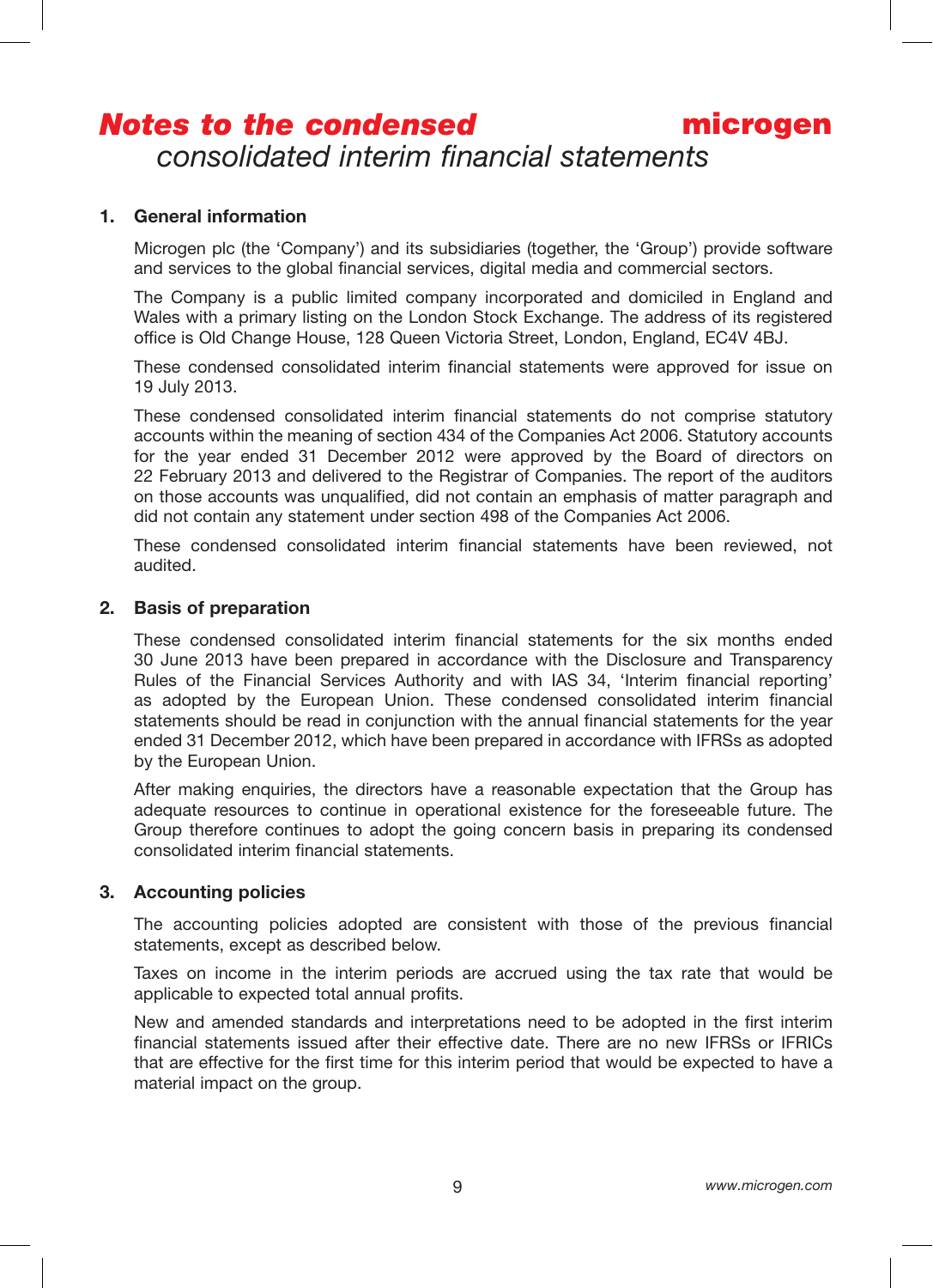#### **4. Estimates**

The preparation of interim financial statements requires management to make judgements, estimates and assumptions that affect the application of accounting policies and the reported amounts of assets, liabilities, income and expense. Actual results may differ from these estimates.

In preparing these condensed consolidated interim financial statements, the significant judgements made by management in applying the group's accounting policies and the key sources of estimation uncertainty were the same as those that applied to the consolidated financial statements for the year ended 31 December 2012, with the exception of changes in estimates that are required in determining the provision for income taxes.

#### **5. Segmental information**

The Board of Microgen plc has been identified as the chief operating decision maker of Microgen. Management has determined the operating segments of the group based on the reports provided to the Board of Microgen plc.

|                                            | <b>Microgen</b>                             | Unaudited six months ended<br>30 Jun 2013  |                      |                      |
|--------------------------------------------|---------------------------------------------|--------------------------------------------|----------------------|----------------------|
|                                            | <b>Aptitude</b><br><b>Solutions</b><br>£000 | <b>Financial</b><br><b>Systems</b><br>£000 | <b>Group</b><br>£000 | <b>Total</b><br>£000 |
| Revenue                                    | 7,376                                       | 7,569                                      |                      | 14,945               |
| Operating costs                            | (5,871)                                     | (3, 498)                                   |                      | (9,369)              |
| Operating profit before group<br>overheads | 1,505                                       | 4,071                                      |                      | 5,576                |
| Unallocated Group overheads                |                                             |                                            | (1, 133)             | (1, 133)             |
| Operating profit/ (loss)                   | 1,505                                       | 4,071                                      | (1, 133)             | 4,443                |
| Finance income                             |                                             |                                            |                      | 67                   |
| Profit before tax                          |                                             |                                            |                      | 4,510                |
| Income tax expense                         |                                             |                                            |                      | (1,037)              |
| Profit for the period                      |                                             |                                            |                      | 3.473                |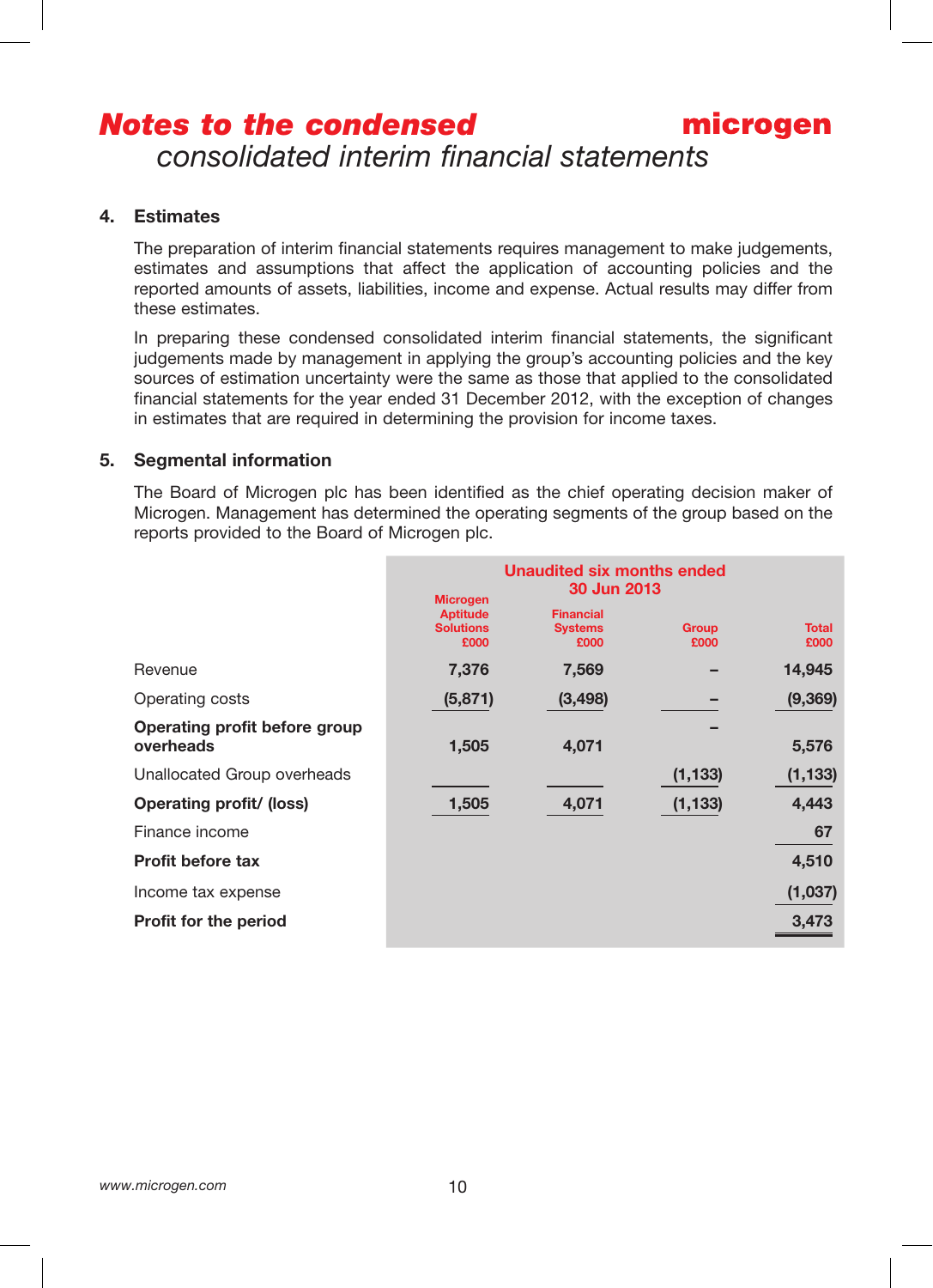#### **5. Segmental information (continued)**

|                                                           | Unaudited six months ended<br>Microgen |                              |               |               |
|-----------------------------------------------------------|----------------------------------------|------------------------------|---------------|---------------|
|                                                           | Aptitude<br>Solutions<br>£000          | Financial<br>Systems<br>£000 | Group<br>£000 | Total<br>£000 |
| Revenue                                                   | 9,038                                  | 8,011                        |               | 17,049        |
| Operating costs                                           | (7, 277)                               | (3,980)                      |               | (11, 257)     |
| Operating profit before group<br>overheads                | 1,761                                  | 4,031                        |               | 5,792         |
| Unallocated Group overheads                               |                                        |                              | (1, 357)      | (1, 357)      |
| <b>Operating profit before</b><br>intangible amortisation |                                        |                              |               | 4,435         |
| Divisional intangible amortisation                        |                                        | (59)                         |               | (59)          |
| Operating profit/ (loss)                                  | 1,761                                  | 3,972                        | (1, 357)      | 4,376         |
| Net finance income                                        |                                        |                              |               | 97            |
| <b>Profit before tax</b>                                  |                                        |                              |               | 4,473         |
| Income tax expense                                        |                                        |                              |               | (1,074)       |
| Profit for the period                                     |                                        |                              |               | 3,399         |
|                                                           |                                        |                              |               |               |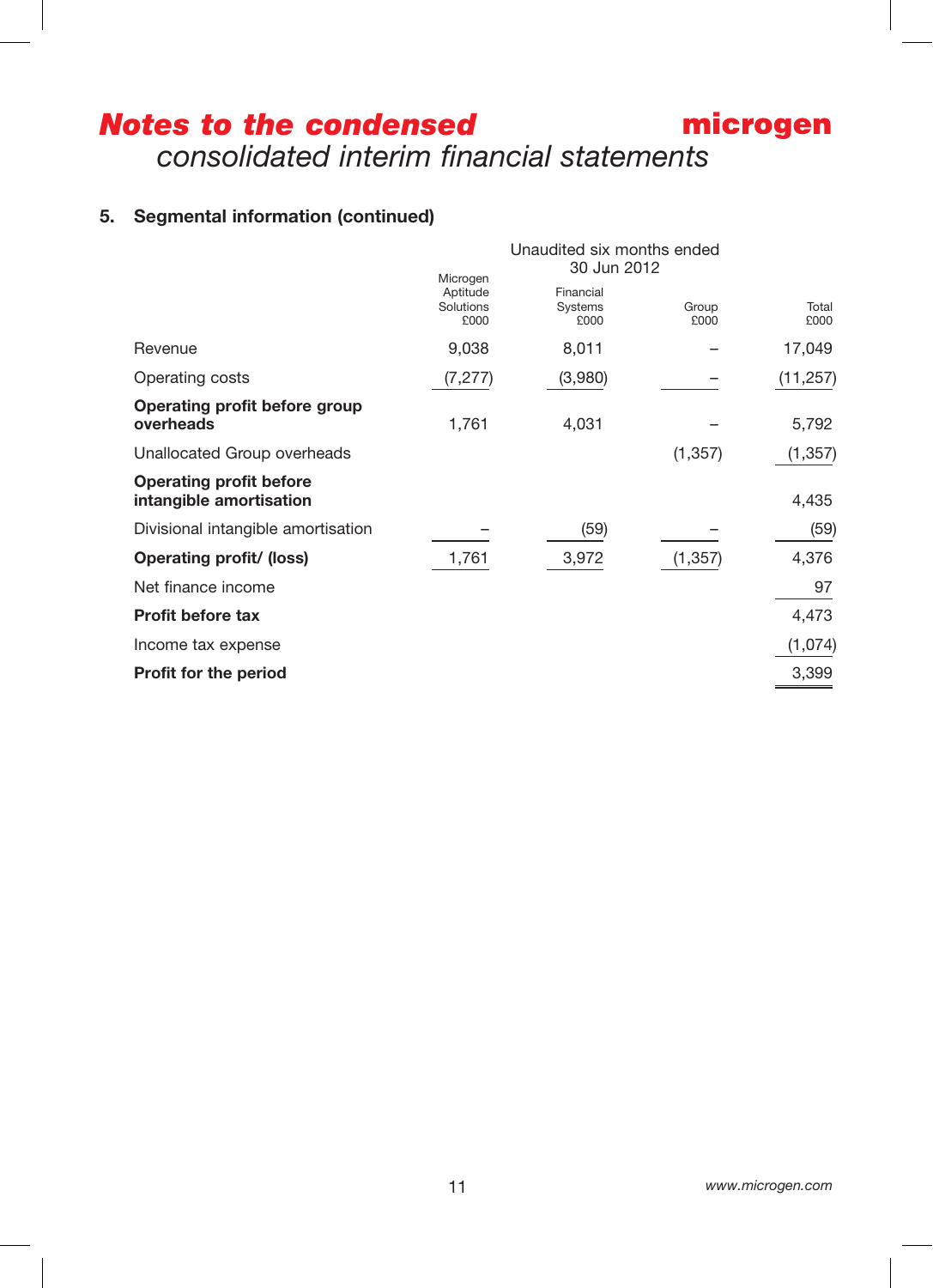#### **5. Segmental information (continued)**

|                                                           | Audited year ended<br>31 Dec 2012<br>Microgen |                              |               |               |  |  |
|-----------------------------------------------------------|-----------------------------------------------|------------------------------|---------------|---------------|--|--|
|                                                           | Aptitude<br>Solutions<br>£000                 | Financial<br>Systems<br>£000 | Group<br>£000 | Total<br>£000 |  |  |
| Revenue                                                   | 16,316                                        | 16,002                       |               | 32,318        |  |  |
| Operating costs                                           | (13, 388)                                     | (7,588)                      |               | (20, 976)     |  |  |
| Operating profit before group<br>overheads                | 2,928                                         | 8,414                        |               | 11,342        |  |  |
| Unallocated Group overheads                               |                                               |                              | (2,211)       | (2, 211)      |  |  |
| <b>Operating profit before</b><br>intangible amortisation |                                               |                              |               | 9,131         |  |  |
| Divisional intangible amortisation                        |                                               | (118)                        |               | (118)         |  |  |
| Operating profit/ (loss)                                  | 2,928                                         | 8,296                        | (2, 211)      | 9,013         |  |  |
| Net finance income                                        |                                               |                              |               | 174           |  |  |
| <b>Profit before tax</b>                                  |                                               |                              |               | 9,187         |  |  |
| Income tax expense                                        |                                               |                              |               | (2, 238)      |  |  |
| Profit for the year                                       |                                               |                              |               | 6,949         |  |  |
|                                                           |                                               |                              |               |               |  |  |

#### **6. Income tax expense**

Income tax expense is recognised based on management's estimate of the weighted average income tax rate expected for the full financial year of 23% (the estimated tax rate for the six months ended 30 June 2012 was 24%).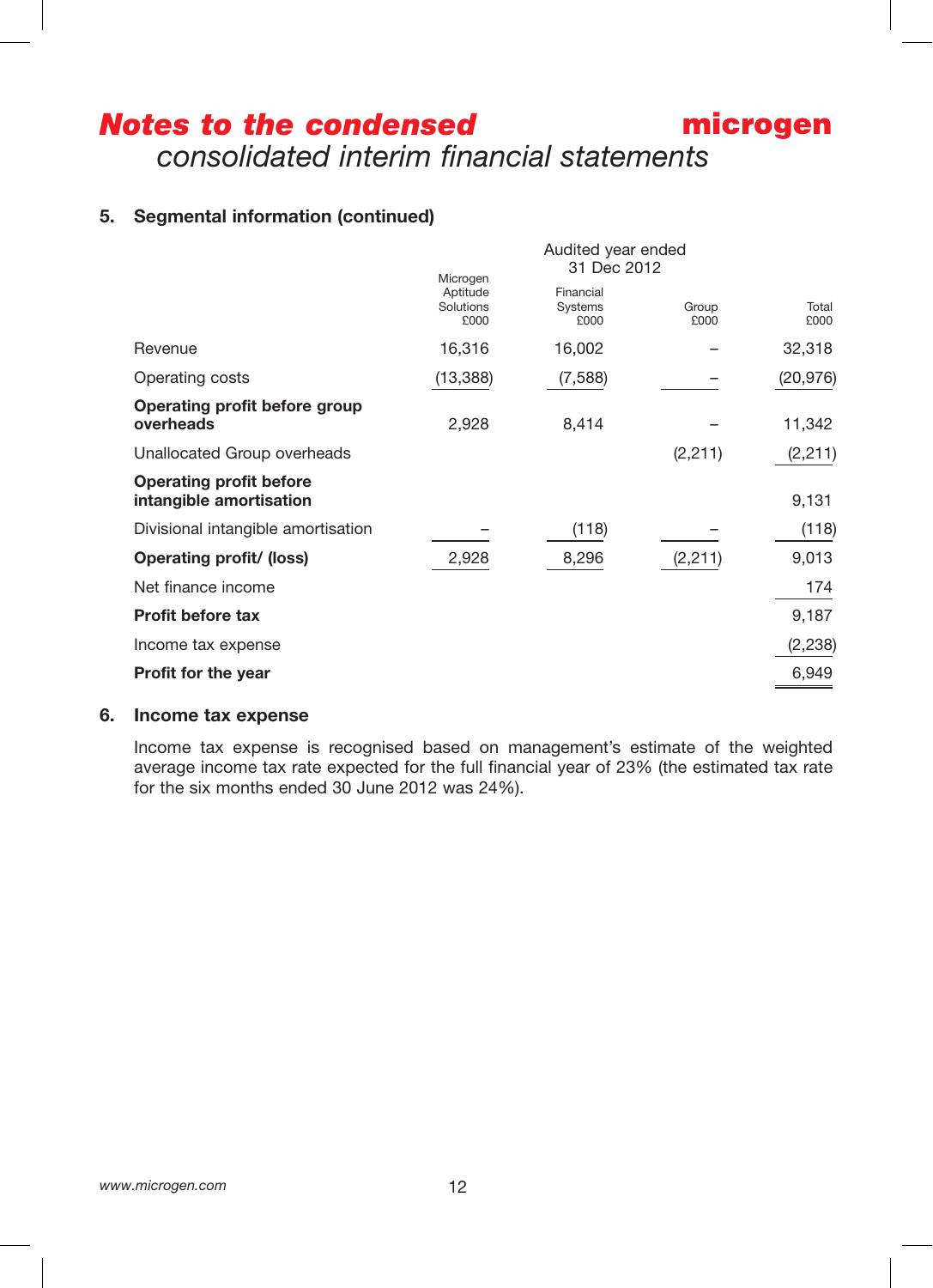#### **7. Earnings per share**

|                             | <b>Unaudited</b> | Unaudited   | Audited     |
|-----------------------------|------------------|-------------|-------------|
|                             | six months       | six months  | year        |
|                             | ended            | ended       | ended       |
|                             | 30 Jun 2013      | 30 Jun 2012 | 31 Dec 2012 |
|                             | pence            | pence       | pence       |
| <b>Earnings per share</b>   |                  |             |             |
| Basic                       | 4.2              | 4.2         | 8.5         |
| <b>Diluted</b>              | 4.2              | 4.1         | 8.3         |
|                             |                  |             |             |
| Adjusted earnings per share |                  |             |             |
| Basic                       | 4.2              | 4.2         | 8.5         |
| <b>Diluted</b>              | 4.2              | 4.1         | 8.3         |

To provide an indication of the underlying operating performance the adjusted earnings per share calculation above excludes intangible amortisation, exceptional items and has a tax charge based on the effective rate.

|                                    | Unaudited<br>six months<br>ended<br>30 Jun 2013<br>pence | Unaudited<br>six months<br>ended<br>30 Jun 2012<br>pence | Audited<br>year<br>ended<br>31 Dec 2012<br>pence |
|------------------------------------|----------------------------------------------------------|----------------------------------------------------------|--------------------------------------------------|
| Basic earnings per share           | 4.2                                                      | 4.2                                                      | 8.5                                              |
| Prior years' tax charge            |                                                          |                                                          | $0.2^{\circ}$                                    |
| Intangible amortisation net of tax |                                                          | 0.1                                                      | 0.1                                              |
| Tax losses recognised              |                                                          | (0.1)                                                    | (0.3)                                            |
| Adjusted earnings per share        | 4.2                                                      | 4.2                                                      | 8.5                                              |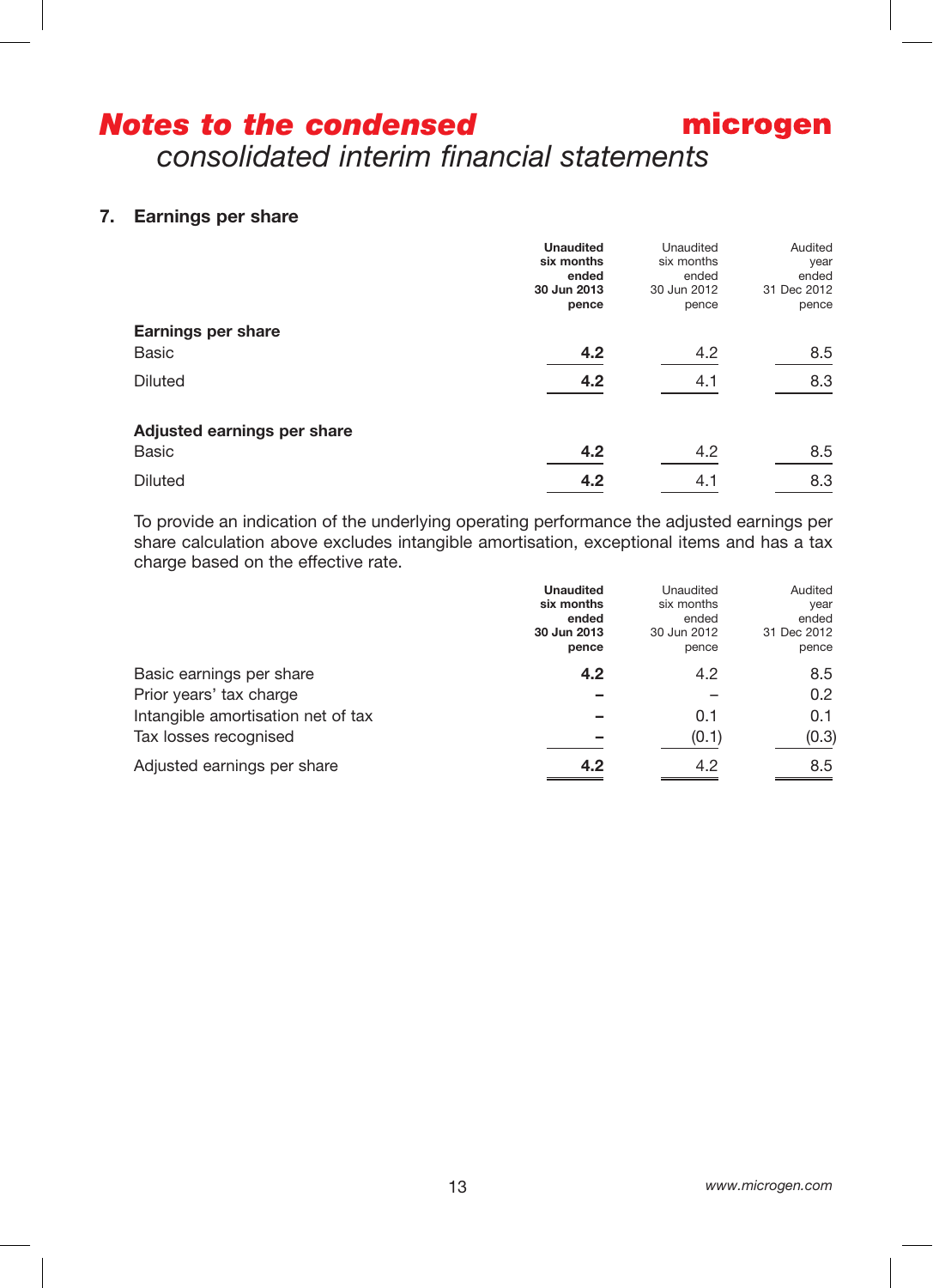#### **8. Cash generated from operations**

| <b>Profit before tax</b><br>4,510<br>4,473<br>Adjustments for:<br>389<br>Depreciation<br>337 |          |
|----------------------------------------------------------------------------------------------|----------|
|                                                                                              | 9,187    |
|                                                                                              |          |
|                                                                                              | 788      |
| Amortisation of intangible assets<br>59                                                      | 118      |
| Share-based payment expense<br>33<br>34                                                      | 61       |
| Finance income<br>(67)<br>(97)                                                               | (174)    |
| Changes in working capital:                                                                  |          |
| (Increase)/ decrease in receivables<br>(1,015)<br>636                                        | 2,448    |
| (Decrease) in payables<br>(2, 429)<br>(2,540)                                                | (2, 136) |
| (Decrease)/ increase in provisions<br>(5)<br>(1)                                             | 56       |
| Cash generated from operations<br>1,416<br>2,901                                             | 10,348   |

#### **9. Dividends**

The interim dividend of 1.1 pence per share (2012: 1.1 pence per share) was approved by the Board on 19 July 2013. It is payable on 23 August 2013 to shareholders on the register at 2 August 2013.

This interim dividend, amounting to £908,000 (2012: £898,000), has not been included as a liability in this interim financial information. It will be recognised in shareholders' equity in the year to 31 December 2013.

For the year to 31 December 2012, the final dividend amounting to £1,816,000 (2011: £1,794,000) and a special dividend of £4,292,000 (2011: nil) were paid in May 2013.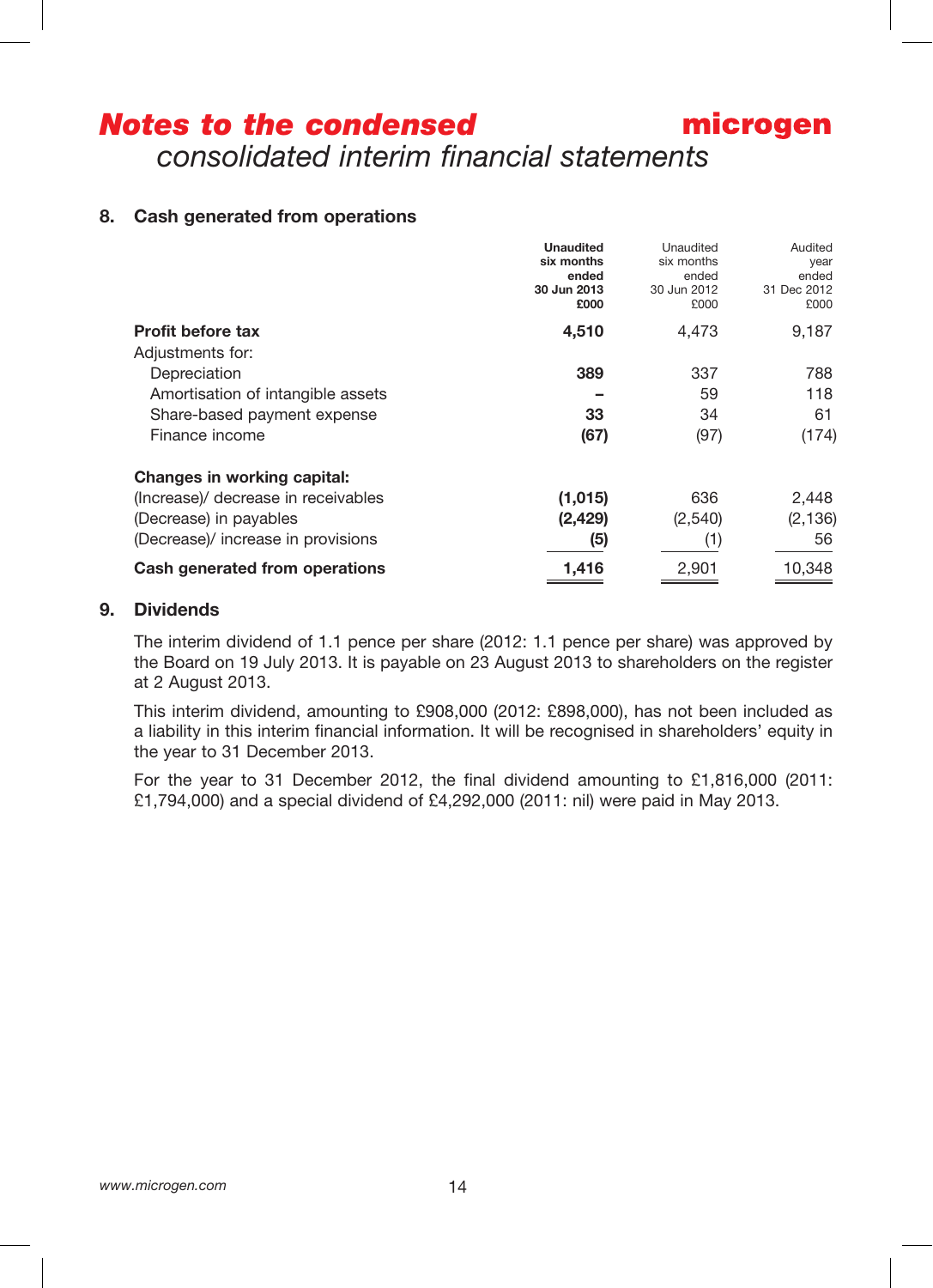#### microgen *Notes to the condensed consolidated interim financial statements*

#### **10. Property, plant and equipment and intangible assets**

| Six months ended 30 June 2013                             | Property, plant<br>and equipment<br>£000 |                              |
|-----------------------------------------------------------|------------------------------------------|------------------------------|
| Opening net book amount as at 1 January 2013<br>Additions | 5.391<br>282                             |                              |
| Exchange movements<br>Depreciation                        | (7)<br>(389)                             |                              |
| Closing net book amount as at 30 June 2013 (unaudited)    | 5.277                                    |                              |
| Six months ended 30 June 2012                             | Property, plant<br>and equipment<br>£000 | Intangible<br>Assets<br>£000 |
| Opening net book amount as at 1 January 2012              | 5.521                                    | 118                          |
| Additions                                                 | 267                                      |                              |
| Depreciation and amortisation                             | (337)                                    | (59)                         |
| Closing net book amount as at 30 June 2012 (unaudited)    | 5.451                                    | 59                           |

The group have placed contracts for £15,000 of future capital expenditure which have not been provided for in the financial statements.

Intangible assets had a nil net book value at 31 December 2012 and 30 June 2013.

#### **11. Provisions for other liabilities and charges**

|                                  |                                                                | Property provision                                      |  |
|----------------------------------|----------------------------------------------------------------|---------------------------------------------------------|--|
|                                  | <b>Unaudited</b><br>six months<br>ended<br>30 Jun 2013<br>£000 | Unaudited<br>six months<br>ended<br>30 Jun 2012<br>£000 |  |
| At 1 January<br>Foreign exchange | 298<br>(5)                                                     | 242<br>(1)                                              |  |
| At 30 June                       | 293                                                            | 241                                                     |  |

Provisions have been analysed between current and non-current as follows:

|             |                                                                | Property provision                                      |  |
|-------------|----------------------------------------------------------------|---------------------------------------------------------|--|
|             | <b>Unaudited</b><br>six months<br>ended<br>30 Jun 2013<br>£000 | Unaudited<br>six months<br>ended<br>30 Jun 2012<br>£000 |  |
| Current     | 38                                                             | 107                                                     |  |
| Non-current | 255                                                            | 134                                                     |  |
| At 30 June  | 293                                                            | 241                                                     |  |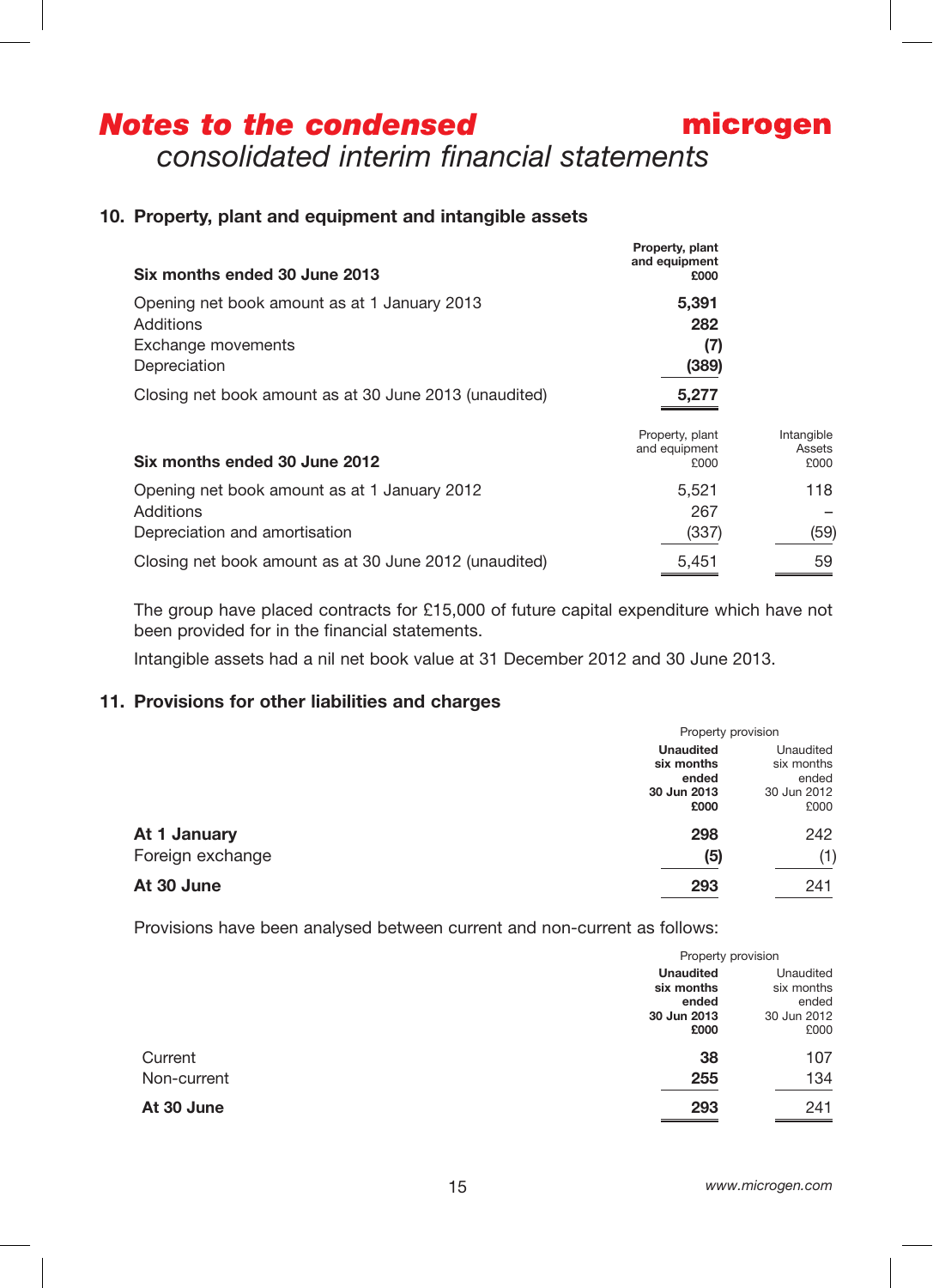#### **12. Share capital**

| Six months ended 30 June 2013                     | Number of<br>shares<br>(thousands) | Ordinary<br>shares<br>£000 | Share<br>premium<br>£000 | Total<br>£000 |
|---------------------------------------------------|------------------------------------|----------------------------|--------------------------|---------------|
| Opening balance as at 1 January<br>2013           | 81,582                             | 4,078                      | 11,885                   | 15,963        |
| Issued under share option<br>schemes              | 1,010                              | 51                         | 130                      | 181           |
| Closing balance as at 30 June<br>2013 (unaudited) | 82,592                             | 4,129                      | 12,015                   | 16,144        |
| Six months ended 30 June 2012                     | Number of<br>shares<br>(thousands) | Ordinary<br>shares<br>£000 | Share<br>premium<br>£000 | Total<br>£000 |
| Opening balance as at 1 January<br>2012           | 81,396                             | 4,069                      | 11,842                   | 15,911        |
| Issued under share option<br>schemes              | 283                                | 14                         | 34                       | 48            |
| Closing balance as at 30 June<br>2012 (unaudited) | 81,679                             | 4.083                      | 11,876                   | 15,959        |

Employee share option scheme: options exercised during the six month period ended 30 June 2013 resulted in 1,010,060 shares being issued (30 June 2012: 282,701), with exercise proceeds of £181,000 (30 June 2012: £48,000). The related weighted average share price at the time of exercise was £1.19 (30 June 2012: £1.43) per share.

#### **13. Related party transactions**

Microgen's Chairman, Mr Ratcliffe was Executive Chairman of RM plc until 30 April 2013. During the six month period to 30 June 2013, the amounts invoiced for software and services to RM Education Limited, a subsidiary of RM plc, excluding VAT, were £68,000 (2012: £258,000). At 30 June 2013 £44,000 was owed by RM Education Limited (2012: £nil).

Transactions between the Company and its subsidiaries, which are related parties, have been eliminated on consolidation. There were no other related party transactions during the six month period ended 30 June 2013 (30 June 2012: nil), as defined by International Accounting Standard No 24 'Related Party Disclosures' except for key management compensation.

The related party transactions for the year ended 31 December 2012 as defined by International Accounting Standard No 24 'Related Party Disclosures' are disclosed in note 28 of the Microgen plc Annual Report for the year ended 31 December 2012.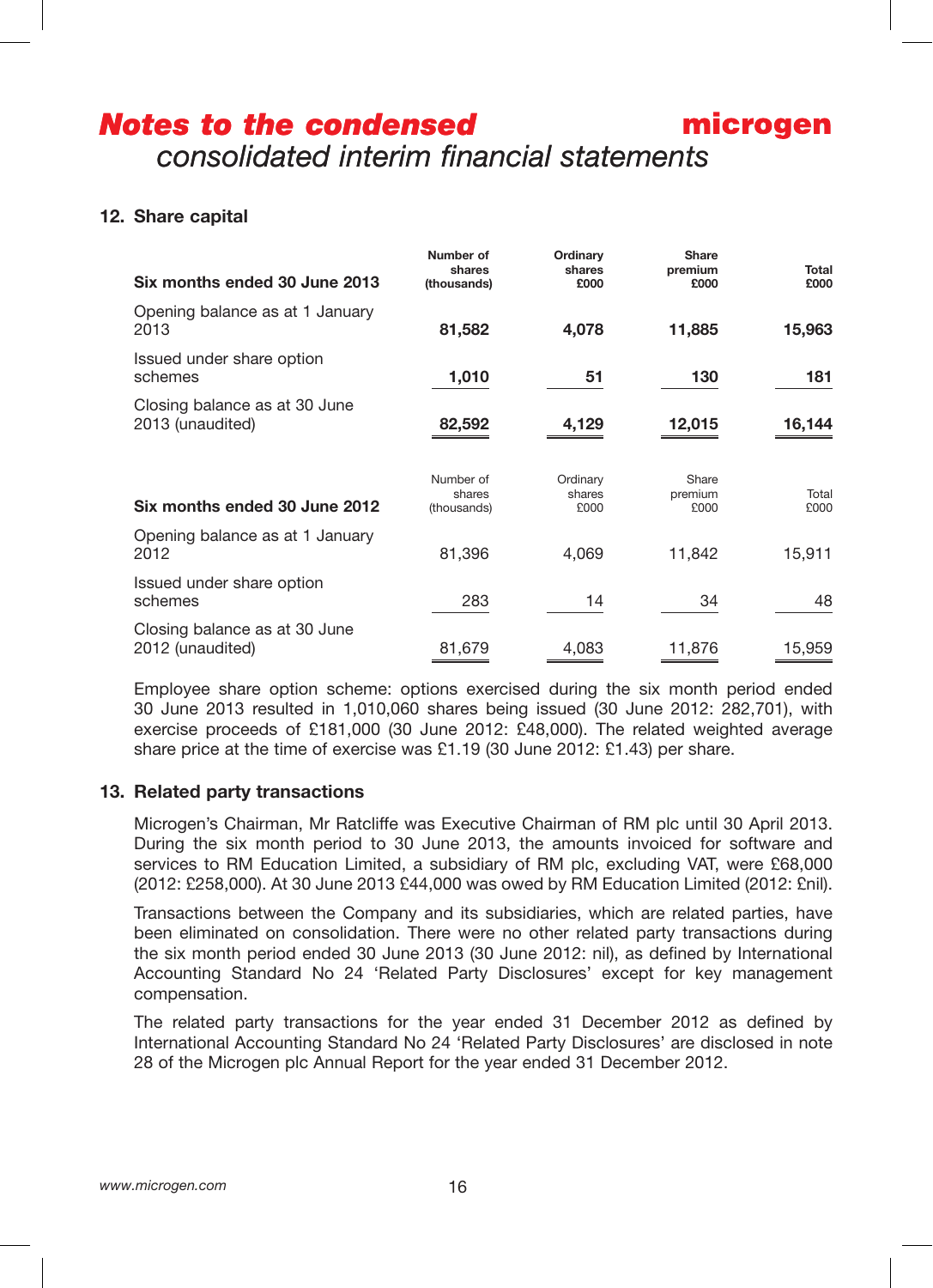#### **14. Statement of directors' responsibilities**

The directors confirm that these condensed interim financial statements have been prepared in accordance with International Accounting Standard 34, 'Interim Financial Reporting', as adopted by the European Union and that the interim management report includes a fair review of the information required by DTR 4.2.7 and DTR 4.2.8, namely:

- an indication of important events that have occurred during the first six months and their impact on the condensed set of financial statements, and a description of the principal risks and uncertainties for the remaining six months of the financial year; and
- material related-party transactions in the first six months and any material changes in the related-party transactions described in the last annual report.

The directors of Microgen plc are listed in the Microgen plc Annual Report for 31 December 2012. A list of current directors is maintained on the Microgen plc website: www.microgen. com

Copies of this statement are being posted to shareholders and will also be available on the investor relations page of our website (www.microgen.com). Further copies are available from the Company Secretary at Old Change House, 128 Queen Victoria Street, London, England, EC4V 4BJ.

By order of the Board

#### **P Wood**

19 July 2013 Group Finance Director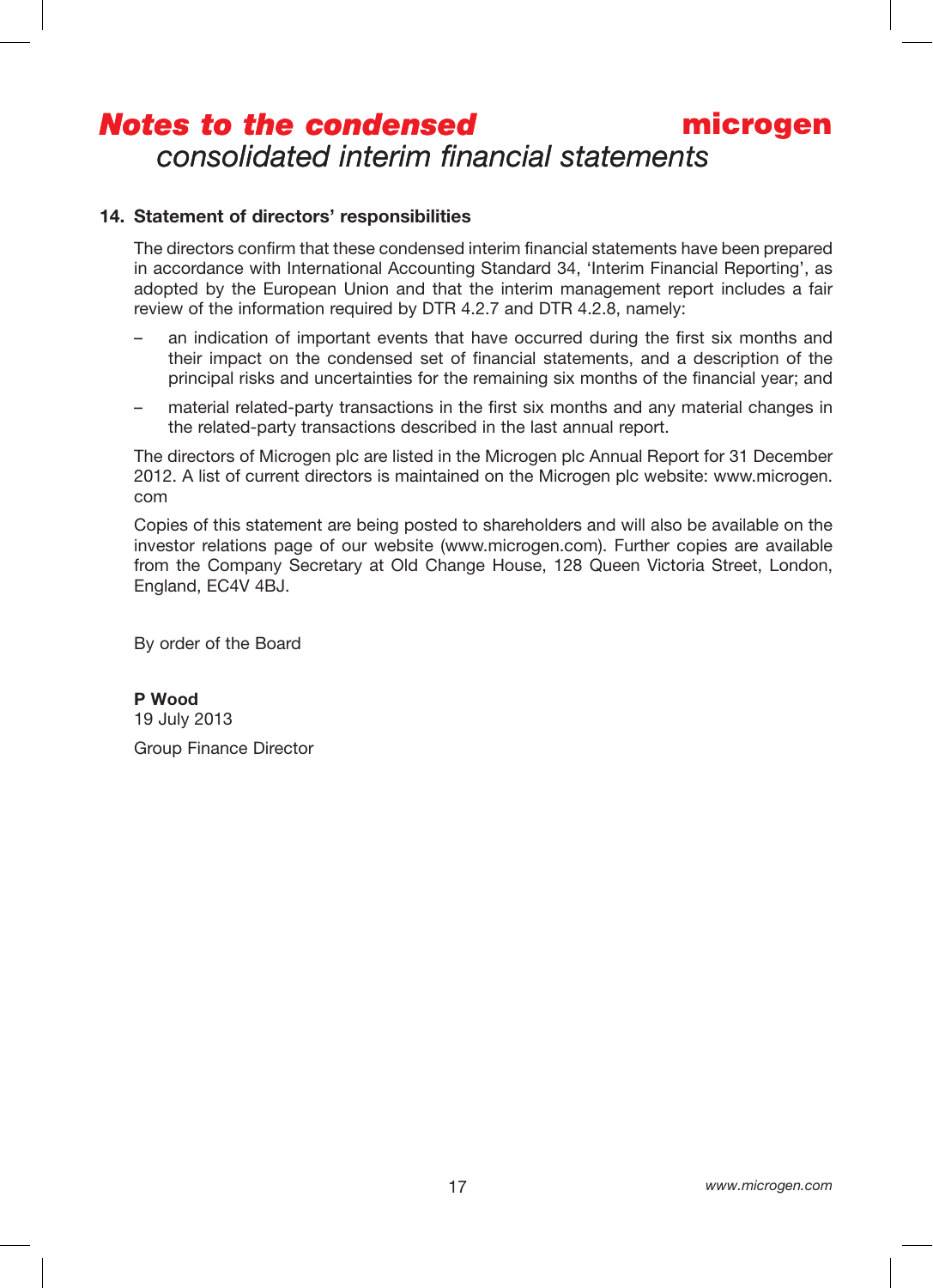# *Independent review report to Microgen plc*

#### **Introduction**

We have been engaged by the company to review the condensed consolidated interim financial statements in the half-yearly financial report for the six months ended 30 June 2013, which comprises the condensed consolidated interim income statement, condensed consolidated interim statement of comprehensive income, condensed consolidated interim balance sheet, condensed consolidated interim statement of changes in equity, condensed consolidated interim statements of cash flow and related notes. We have read the other information contained in the half-yearly financial report and considered whether it contains any apparent misstatements or material inconsistencies with the information in the condensed consolidated interim financial statements.

#### **Directors' responsibilities**

The half-yearly financial report is the responsibility of, and has been approved by, the directors. The directors are responsible for preparing the half-yearly financial report in accordance with the Disclosure and Transparency Rules of the United Kingdom's Financial Conduct Authority.

As disclosed in note 2, the annual financial statements of the group are prepared in accordance with IFRSs as adopted by the European Union. The condensed consolidated interim financial statements included in this half-yearly financial report has been prepared in accordance with International Accounting Standard 34, "Interim Financial Reporting", as adopted by the European Union.

The maintenance and integrity of the Microgen plc website is the responsibility of the directors; the work carried out by the auditors does not involve consideration of these matters and, accordingly, the auditors accept no responsibility for any changes that may have occurred to the financial statements since they were initially presented on the website.

Legislation in the United Kingdom governing the preparation and dissemination of financial statements may differ from legislation in other jurisdictions.

#### **Our responsibility**

Our responsibility is to express to the company a conclusion on the condensed consolidated interim financial statements in the half-yearly financial report based on our review. This report, including the conclusion, has been prepared for and only for the company for the purpose of the Disclosure and Transparency Rules of the Financial Conduct Authority and for no other purpose. We do not, in producing this report, accept or assume responsibility for any other purpose or to any other person to whom this report is shown or into whose hands it may come save where expressly agreed by our prior consent in writing.

#### **Scope of review**

We conducted our review in accordance with International Standard on Review Engagements (UK and Ireland) 2410, 'Review of Interim Financial Information Performed by the Independent Auditor of the Entity' issued by the Auditing Practices Board for use in the United Kingdom. A review of interim financial information consists of making enquiries, primarily of persons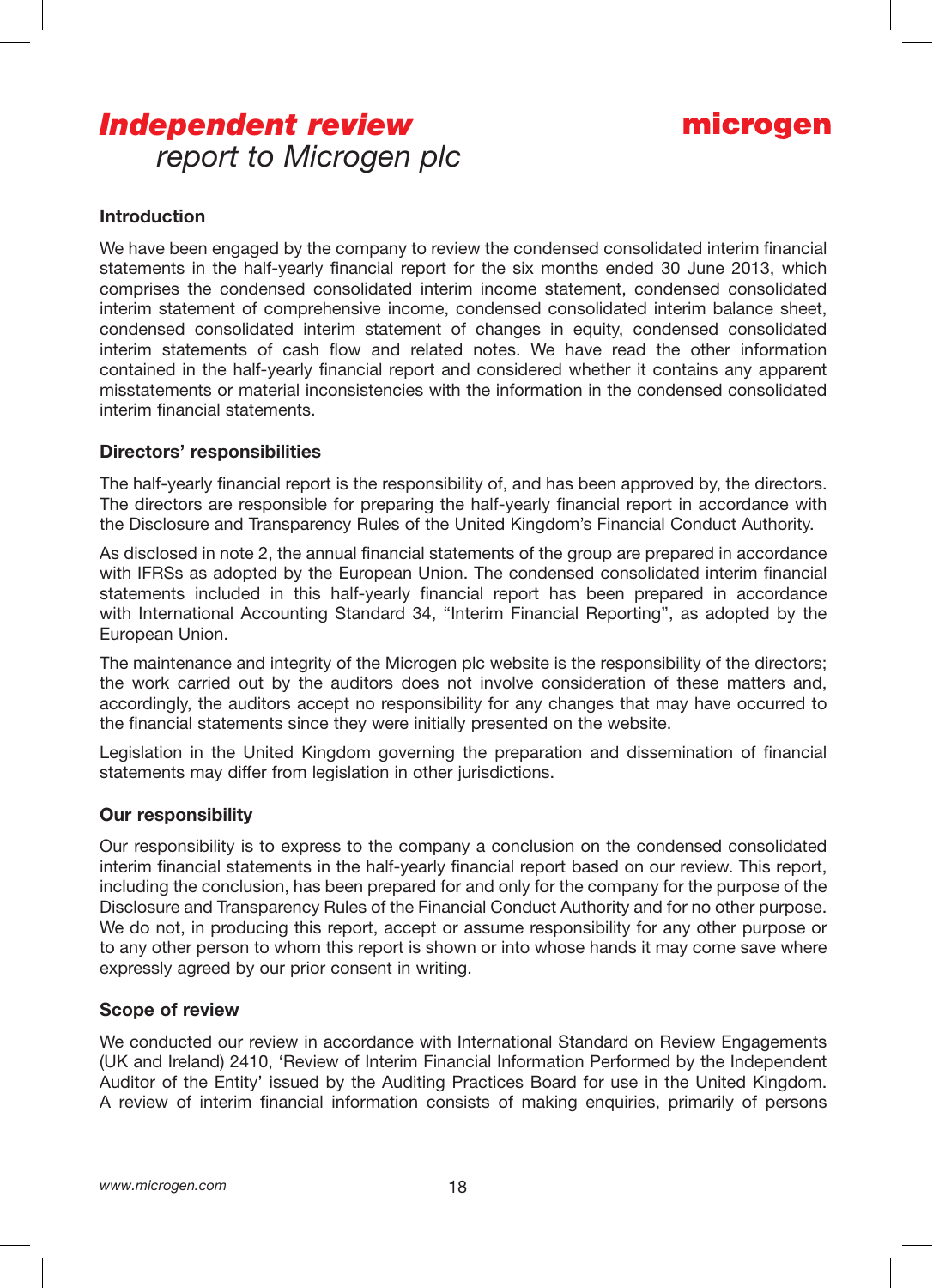# *Independent review report to Microgen plc*

responsible for financial and accounting matters, and applying analytical and other review procedures. A review is substantially less in scope than an audit conducted in accordance with International Standards on Auditing (UK and Ireland) and consequently does not enable us to obtain assurance that we would become aware of all significant matters that might be identified in an audit. Accordingly, we do not express an audit opinion.

#### **Conclusion**

Based on our review, nothing has come to our attention that causes us to believe that the condensed consolidated interim financial statements in the half-yearly financial report for the six months ended 30 June 2013 is not prepared, in all material respects, in accordance with International Accounting Standard 34 as adopted by the European Union and the Disclosure and Transparency Rules of the United Kingdom's Financial Conduct Authority.

PricewaterhouseCoopers LLP Chartered Accountants London

19 July 2013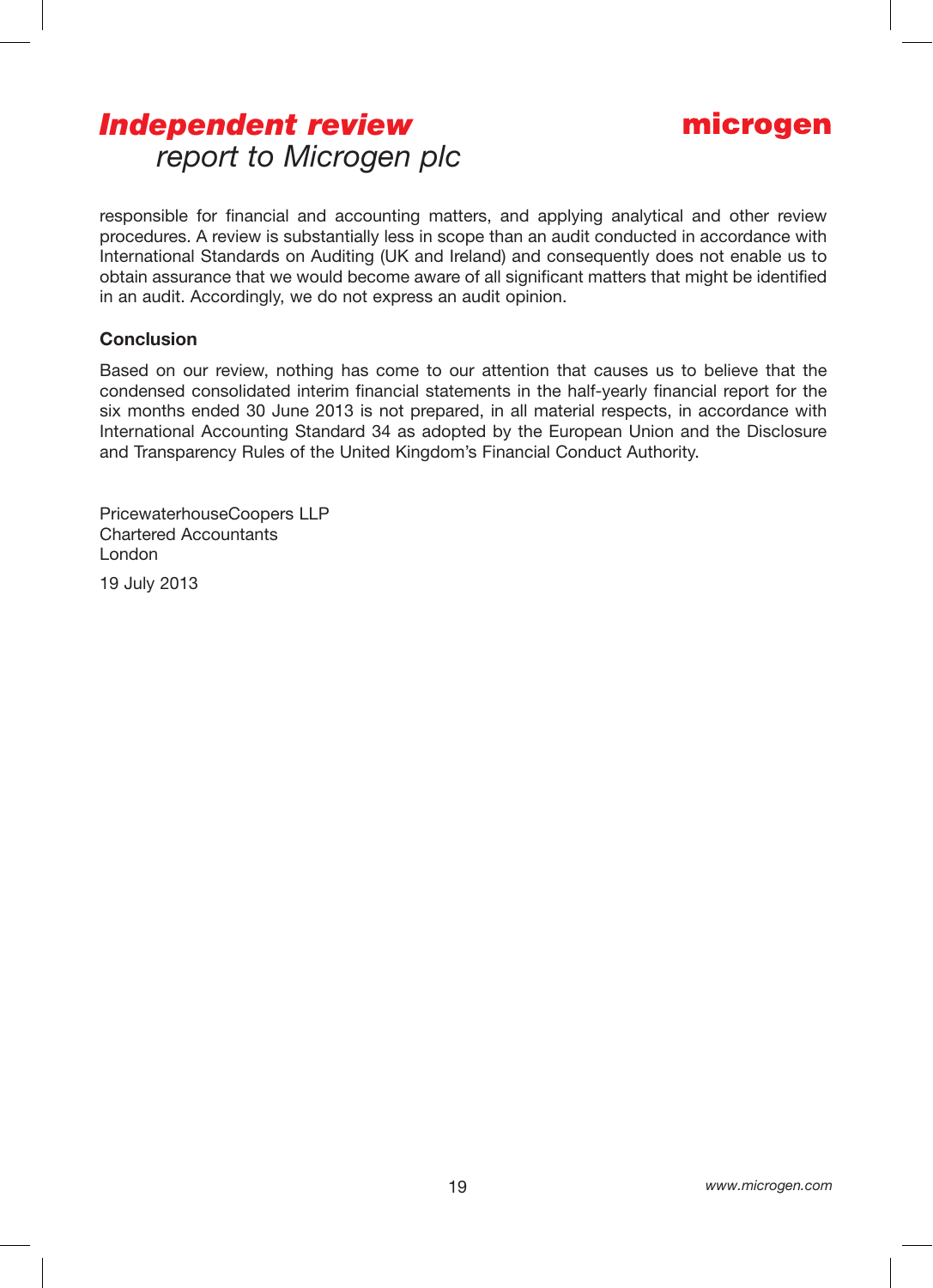imprima – c108574